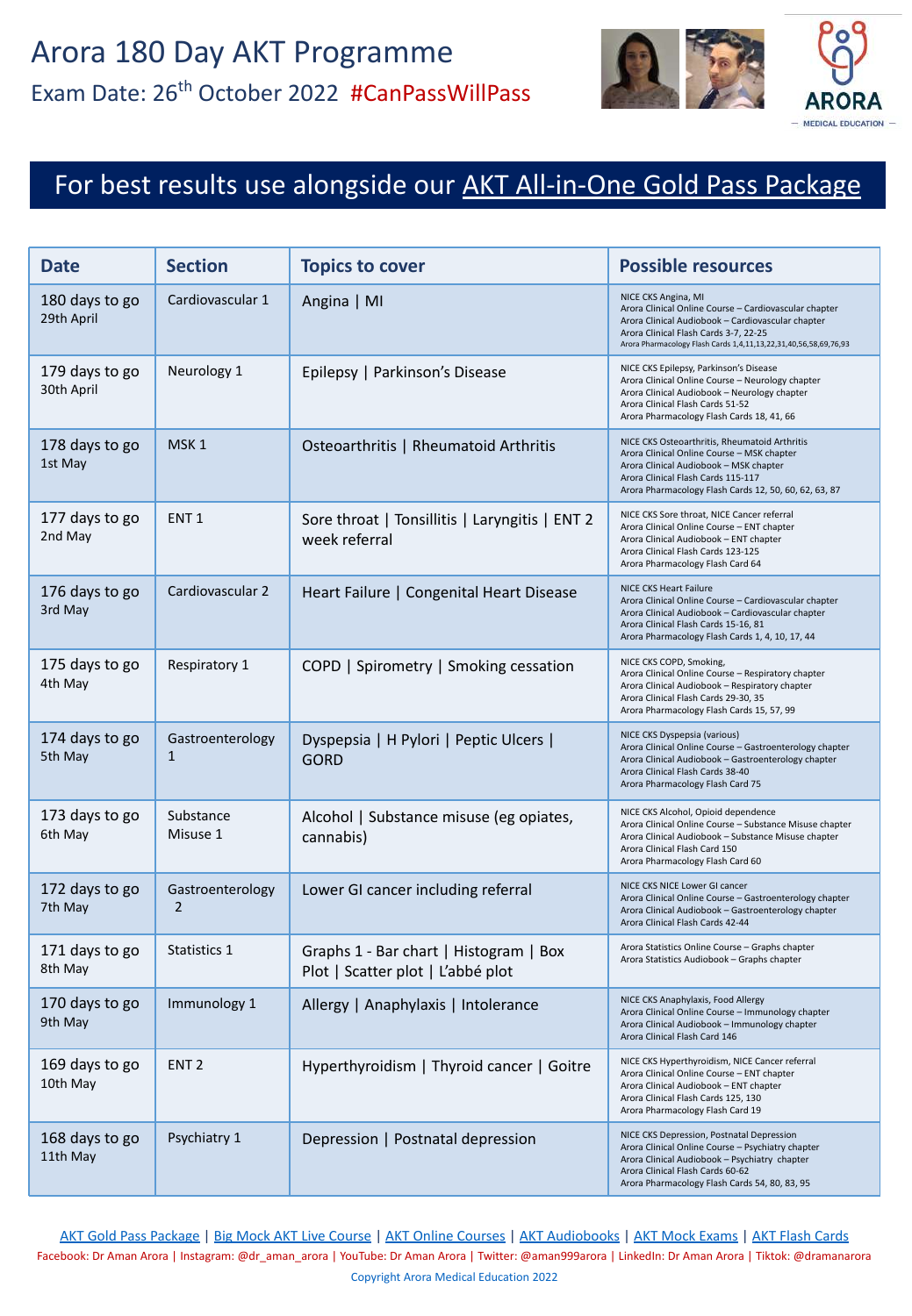# ARORA We've got your **MRCGP AKT**<br>covered

www.aroramedicaleducation.co.uk Equipment and the best results and enhance AKT exam technique<br>
1 07545543257<br>
Save time, money and planning – created for a 3 to 12

#CanPassWillPass



Respiratory 1 COPD | Spirometry | Smoking cessation NICE CKS COPD, Smoking,

Dyspepsia | H Pylori | Peptic Ulcers |

GORD

#### $T$ Online  $\overline{\phantom{a}}$

29th July 2014

- Interactive AKT teaching courses from the<br>comfort of your own home D
- Б curriculum ENT 1 Sore throat | Tonsillitis | Laryngitis | ENT 2
- Pause, restart, rewatch 1, 3, 6 or 12 month packages
- "Love your AKT online courses! So much from them Cardiovas "So realistic! As close to the reg were needed in my exam'

#### 174 days to go Gastroenterology (1 On-the-Go **Audiobook Courses**

3rd August

- courses to use wherever you are
- Focused, detailed, t י
- Improve efficiency of travel, shopping, exercise... **The contract of the light of the statistics** and knowledge No expiry | Scatter plot | L'abbé plot
- $\overline{1}$  days to go go go  $\overline{1}$  $(\cdot)$  $\frac{N}{8}$

#### **AKT Flash Cards** Passion | Postnatal depression | Postnatal depression NICE CKS Depression, Postnatal Depression, Postnatal Dep

169 days to go

- > Simple, beautiful, focused AKT teaching cards posted directly to your home
- > Based on nice CKS guidelines perfect for AKT
- Use as quick reference between questions or for focused study sessions  $\blacktriangleright$
- "The best flash cards out there for AKT by far!"





#### **Rora Clinical Clinical Course – Gastroenterology Circuit Course – Gastroenterology chapter Course**

- Our flagship live course to boost your AKT technique
- approach to acing your AKT exam
- ome in advance, followed by
- ENT 2 Hyperthyroidism | Thyroid cancer | Goitre NICE CKS Hyperthyroidism, NICE Cancer referral you covered so much <mark>in</mark> or  $($

Arora Clinical Online Course – Psychiatry chapter Arora Clinical Audiobook – Psychiatry chapter



Two key focuses: boost AKT knowledge  $\overline{\phantom{1}}$ 

Our most comprehensive, bespoke

AKT package designed for success

**AKT Gold Pass** 

**Package** 

 $\blacktriangleright$ 

months AKT preparation plan

**(1)** "Your Gold package was crucial to my AKT pass"

#### Neurology **NICE CART Mock Exams** Arora Clinical Audiobook – Neurology chapter

- MSK 1 OSTEORTHRITIS COURSES THOM THE COURSE ONLY 1 ONLY 100 ONLY 100 ONLY 100 ONLY 100 ONLY 100 ONLY 100 ONLY 1
	- nditions. Immediate feed
	- ew, repeat... As many times D Target your weak areas
	- "So realistic! As close to the real thing as I found anywhere' Arora Clinical Audiobook – Cardiovascular chapter
	- $\blacktriangledown$  Trustail at Alcohol | Substance misuse (eg opiates,  $\left| \frac{1}{2} \right|$ Arora Clinical Audiobook – Substance Misuse chapter

Arora Clinical Flash Cards 29-30, 35







Copyright Arora Medical Arora Copyright Arora 2021 and 2021

**O** @dramanarora

**O** Dr Aman Arora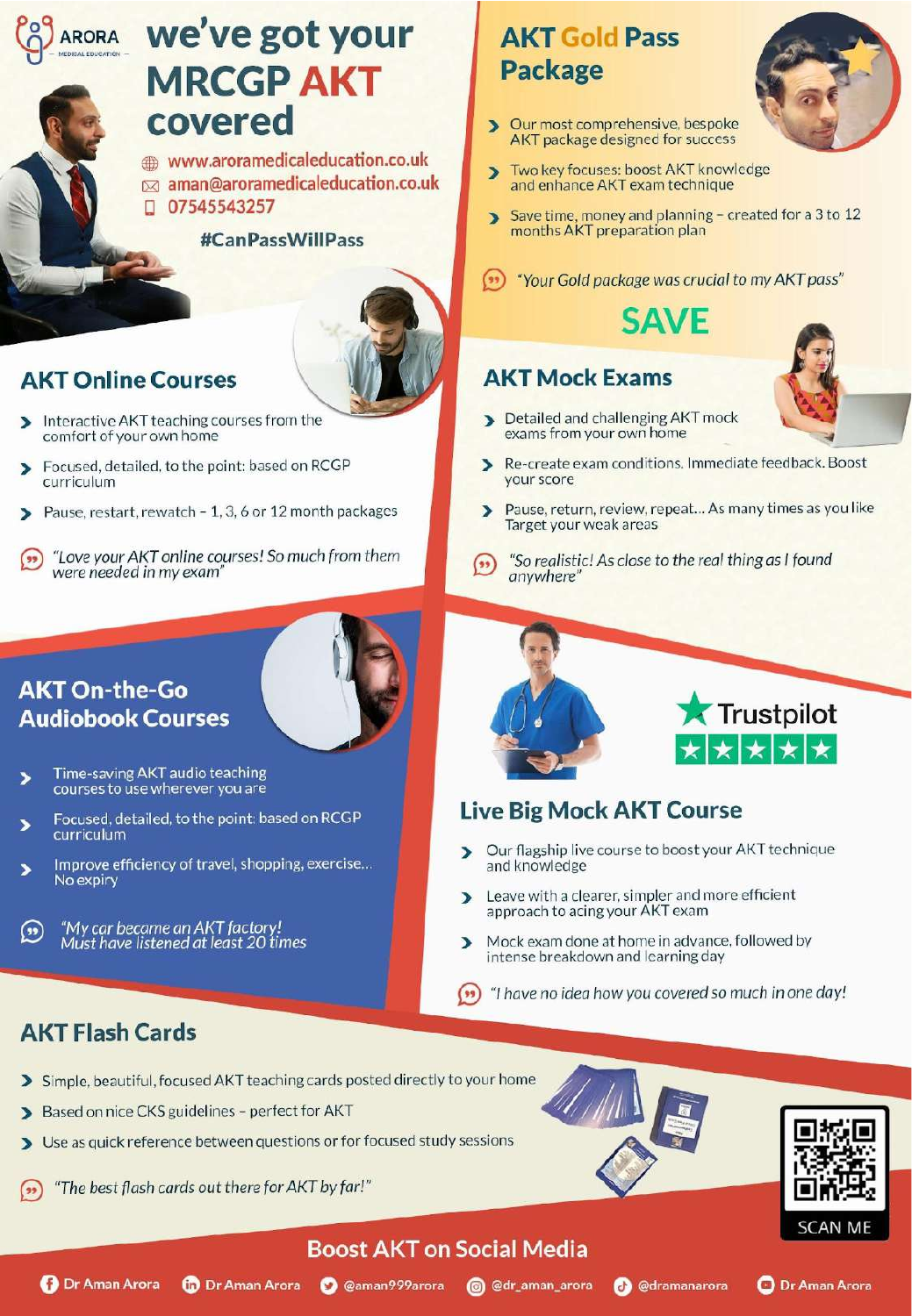

#### For best results use alongside our **[AKT All-in-One Gold Pass Package](https://aroramedicaleducation.co.uk/akt-gold-pass-package/)**

| <b>Date</b>                | <b>Section</b>                 | <b>Topics to cover</b>                                                                     | <b>Possible resources</b>                                                                                                                                                                                                                   |
|----------------------------|--------------------------------|--------------------------------------------------------------------------------------------|---------------------------------------------------------------------------------------------------------------------------------------------------------------------------------------------------------------------------------------------|
| 167 days to go<br>12th May | Ophthalmology 1                | Acute Eye problems: Glaucoma   Uveitis  <br>Artery/Vein occlusion   Flashes/Floaters       | NICE CKS Glaucoma, Uveitis<br>Arora Clinical Online Course - Ophthalmology chapter<br>Arora Clinical Audiobook - Ophthalmology chapter                                                                                                      |
| 166 days to go<br>13th May | Renal 1                        | Acute Kidney Injury   Chronic Kidney<br><b>Disease</b>                                     | NICE CKS AKI, CKD<br>Arora Clinical Online Course - Renal chapter<br>Arora Clinical Audiobook - Renal chapter<br>Arora Clinical Flash Cards 142-144                                                                                         |
| 165 days to go<br>14th May | <b>Respiratory 2</b>           | Pneumothorax   Pleural Effusion                                                            | NICE CKS PE<br>Arora Clinical Online Course - Respiratory chapter<br>Arora Clinical Audiobook - Respiratory chapter                                                                                                                         |
| 164 days to go<br>15th May | Admin 1                        | Birth registration   Death registration  <br>Cremation   Coroner   Disease<br>notification | Arora Admin Online Course - Chapter 2<br>Arora Admin Audiobook - Chapter 2                                                                                                                                                                  |
| 163 days to go<br>16th May | Catch-up Day 1                 | Complete any missed days above<br>Review material from days $180 \rightarrow 164$          | <b>Consider taking an Arora Mock Exam</b>                                                                                                                                                                                                   |
| 162 days to go<br>17th May | Dermatology 1                  | Moles   Skin Cancer                                                                        | NICE CKS Moles, NICE Skin Cancer<br>Arora Clinical Online Course - Dermatology chapter<br>Arora Clinical Audiobook - Dermatology chapter<br>Arora Clinical Flash Card 135                                                                   |
| 161 days to go<br>18th May | Women's Health<br>$\mathbf{1}$ | Contraception (including Emergency)                                                        | NICE CKS Contraception (various)<br>Arora Clinical Online Course - Women's Health chapter<br>Arora Clinical Audiobook - Women's Health chapter<br>Arora Clinical Flash Cards 88-91<br>Arora Pharmacology Flash Cards 24-25, 46, 98          |
| 160 days to go<br>19th May | Genetics 1                     | <b>Genetics: Autosomal Dominant and</b><br>Recessive   X-linked Dominant and<br>Recessive  | Arora Clinical Online Course - Genetics chapter<br>Arora Clinical Audiobook - Genetics chapter<br>Arora Clinical Flash Card 148                                                                                                             |
| 159 days to go<br>20th May | Neurology 2                    | Stroke   TIA                                                                               | NICE CKS Stroke and TIA<br>Arora Clinical Online Course - Neurology chapter<br>Arora Clinical Audiobook - Neurology chapter<br>Arora Clinical Flash Cards 49-50<br>Arora Pharmacology Flash Cards 11, 22, 31, 100                           |
| 158 days to go<br>21st May | Cardiovascular 3               | Cholesterol   CVD Risk   Statins  <br>Primary/Secondary Prevention                         | NICE CKS CVD Risk Assessment, Lipid Modification<br>Arora Clinical Online Course - Cardiovascular chapter<br>Arora Clinical Audiobook - Cardiovascular chapter<br>Arora Clinical Flash Cards 1-2, 6, 24<br>Arora Pharmacology Flash Card 84 |
| 157 days to go<br>22nd May | Gastroenterology<br>3          | Irritable Bowel Disease   Inherited polyps                                                 | NICE CKS Crohns Disease, UC, NICE Lower GI cancer<br>Arora Clinical Online Course - Gastroenterology chapter<br>Arora Clinical Audiobook - Gastroenterology chapter<br>Arora Clinical Flash Cards 42-44<br>Arora Pharmacology Flash Card 12 |
| 156 days to go<br>23rd May | <b>Statistics 2</b>            | UK screening   Types of study/research                                                     | Arora Statistics Online Course - Chapters 2, 5, 6<br>Arora Statistics Audiobook - Chapters 4, 5, 6                                                                                                                                          |
| 155 days to go<br>24th May | Endocrinology 1                | Hypo/Hyperkalaemia  <br>Hypo/Hypernatraemia                                                | NICE CKS Hyponatraemia<br>Arora Clinical Online Course - Endocrinology chapter<br>Arora Clinical Audiobook - Endocrinology chapter                                                                                                          |
| 154 days to go<br>25th May | Admin 2                        | Fitness to Work   Maternity   Staff<br>occupational health                                 | Arora Admin Online Course - Chapters 2, 4<br>Arora Admin Audiobook - Chapters 2, 4                                                                                                                                                          |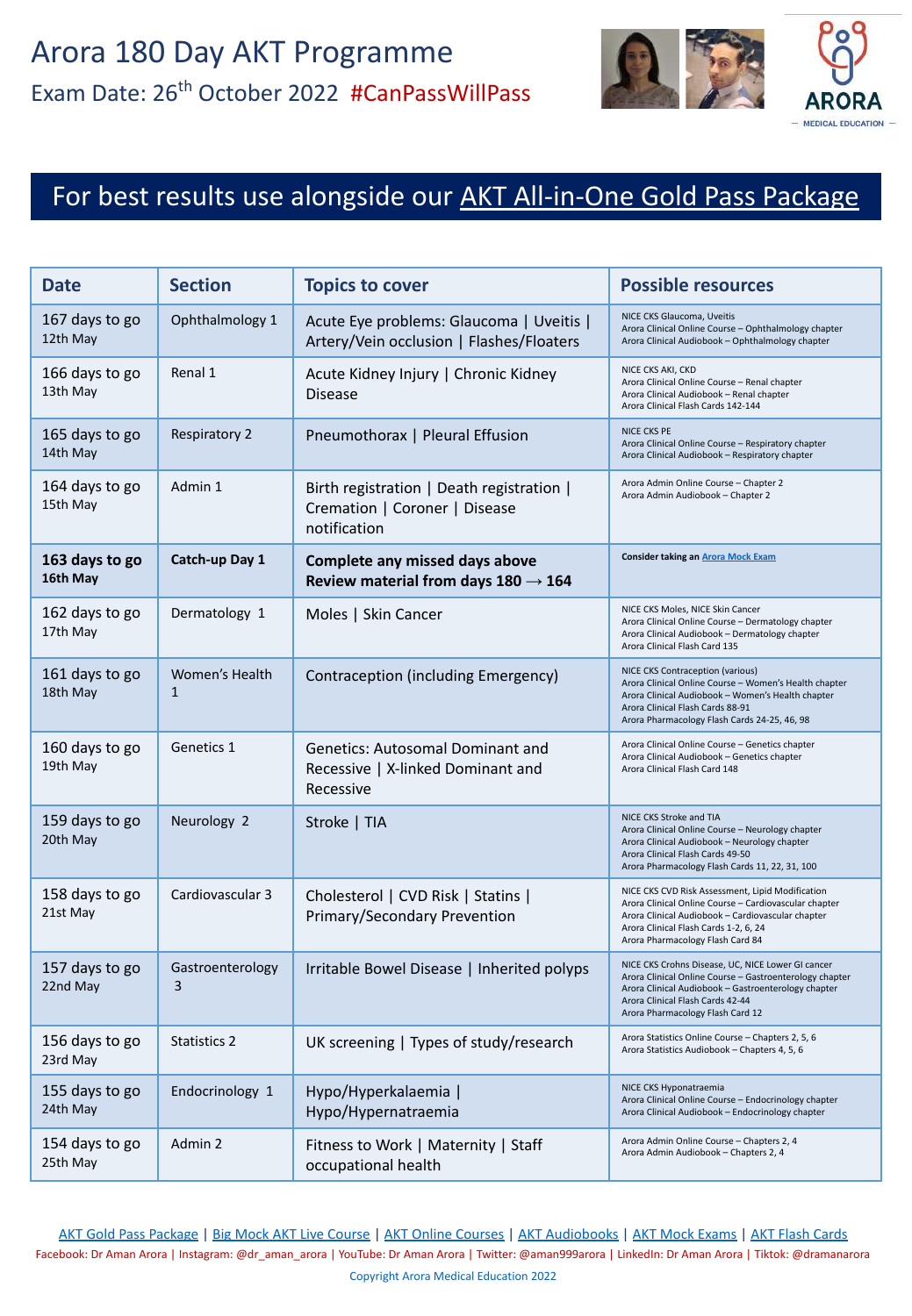

| <b>Date</b>                | <b>Section</b>                | <b>Topics to cover</b>                                                                                      | <b>Possible resources</b>                                                                                                                                                                                                                |
|----------------------------|-------------------------------|-------------------------------------------------------------------------------------------------------------|------------------------------------------------------------------------------------------------------------------------------------------------------------------------------------------------------------------------------------------|
| 153 days to go<br>26th May | Haematology 1                 | Leukaemia   Lymphoma   Myeloma                                                                              | NICE CKS Myeloma, NICE Haematological Cancer<br>Arora Clinical Online Course - Haematology chapter<br>Arora Clinical Audiobook - Haematology chapter                                                                                     |
| 152 days to go<br>27th May | Cardiovascular 4              | Hypertension                                                                                                | NICE CKS Hypertension<br>Arora Clinical Online Course - Cardiovascular chapter<br>Arora Clinical Audiobook - Cardiovascular chapter<br>Arora Clinical Flash Cards 8-11, 22-25<br>Arora Pharmacology Flash Cards 1, 4, 10, 13, 17, 82, 91 |
| 151 days to go<br>28th May | <b>Respiratory 3</b>          | Pulmonary Embolism   OSA                                                                                    | NICE CKS PE, OSA<br>Arora Clinical Online Course - Respiratory chapter<br>Arora Clinical Audiobook - Respiratory chapter<br>Arora Clinical Flash Cards 29-30, 35<br>Arora Pharmacology Flash Cards 32, 100                               |
| 150 days to go<br>29th May | MSK <sub>2</sub>              | Neck eg Whiplash, Radiculopathy, Neck<br>Injury   Shoulder eg Frozen Shoulder,<br>Rotator Cuff, Dislocation | NICE CKS Neck (various), Shoulder pain<br>Arora Clinical Online Course - MSK chapter<br>Arora Clinical Audiobook - MSK chapter<br>Arora Clinical Flash Cards 108-111<br>Arora Pharmacology Flash Cards 59-60, 62                         |
| 149 days to go<br>30th May | <b>Respiratory 4</b>          | URTI   LRTI   Pneumonia                                                                                     | NICE CKS Chest Infections<br>Arora Clinical Online Course - Respiratory chapter<br>Arora Clinical Audiobook - Respiratory chapter<br>Arora Clinical Flash Card 32<br>Arora Pharmacology Flash Cards 47, 64                               |
| 148 days to go<br>31st May | Neurology 3                   | Meningitis   Encephalitis   Facial nerve<br>palsy                                                           | NICE CKS Meningitis, Bell's Palsy<br>Arora Clinical Online Course - Neurology chapter<br>Arora Clinical Audiobook - Neurology chapter<br>Arora Clinical Flash Cards 59, 147<br>Arora Pharmacology Flash Card 2                           |
| 147 days to go<br>1st June | Gastroenterology<br>4         | Upper GI cancer including referral                                                                          | NICE CKS NICE Upper GI Cancer referral<br>Arora Clinical Online Course - Gastroenterology chapter<br>Arora Clinical Audiobook - Gastroenterology chapter<br>Arora Clinical Flash Card 41                                                 |
| 146 days to go<br>2nd June | Paediatrics 1                 | Paediatrics infection eg Chickenpox,<br>Scarlet Fever   School Exclusion Rules                              | NICE CKS Paeds infection (various)<br>Arora Clinical Online Course - Paediatrics chapter<br>Arora Clinical Audiobook - Paediatrics chapter<br>Arora Clinical Flash Card 78                                                               |
| 145 days to go<br>3rd June | Catch-up Day 2                | Complete any missed days above<br>Review material from days $162 \rightarrow 146$                           | <b>Consider taking an Arora Mock Exam</b>                                                                                                                                                                                                |
| 144 days to go<br>4th June | Women's Health<br>2           | Menorrhagia   Endometriosis                                                                                 | NICE CKS Menorrhagia, Endometriosis<br>Arora Clinical Online Course - Women's Health chapter<br>Arora Clinical Audiobook - Women's Health chapter<br>Arora Clinical Flash Card 84<br>Arora Pharmacology Flash Cards 24, 94               |
| 143 days to go<br>5th June | <b>Statistics 3</b>           | Odds   Risk   Error   Bias   Confounding                                                                    | Arora Statistics Online Course - Chapters 2, 5, 6<br>Arora Statistics Audiobook - Chapters 4, 5, 6                                                                                                                                       |
| 142 days to go<br>6th June | Respiratory 5                 | Asthma including childhood                                                                                  | NICE CKS Asthma<br>Arora Clinical Online Course - Respiratory chapter<br>Arora Clinical Audiobook - Respiratory chapter<br>Arora Clinical Flash Cards 26-28                                                                              |
| 141 days to go<br>7th June | <b>Endocrinology 2</b>        | Cushing's   Addison's Disease   Conn's<br>Syndrome                                                          | NICE CKS Addison's Disease<br>Arora Clinical Online Course - Endocrinology chapter<br>Arora Clinical Audiobook - Endocrinology chapter<br>Arora Pharmacology Flash Card 85                                                               |
| 140 days to go<br>8th June | Men's Health 1                | PSA   Prostate Cancer including referral                                                                    | NICE CKS PSA, Prostate Cancer, Prostatitis<br>Arora Clinical Online Course - Men's Health chapter<br>Arora Clinical Audiobook - Men's Health chapter<br>Arora Clinical Flash Cards 100-102                                               |
| 139 days to go<br>9th June | <b>Infection Disease</b><br>1 | HIV + PEP   Malaria   Yellow Fever                                                                          | NICE CKS HIV, Malaria<br>Arora Clinical Online Course - Infection Disease chapter<br>Arora Clinical Audiobook - Infection Disease chapter                                                                                                |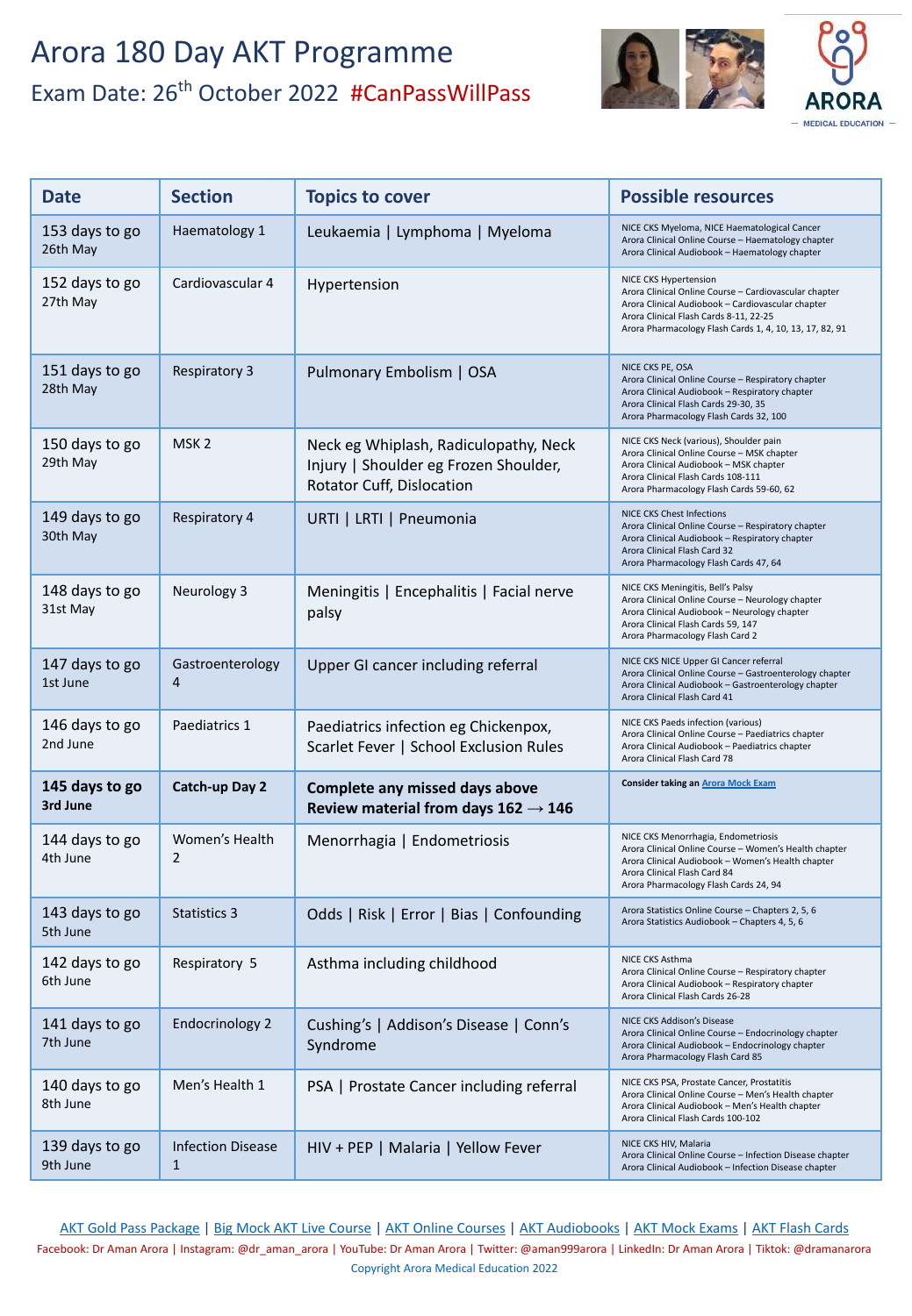

| <b>Date</b>                 | <b>Section</b>        | <b>Topics to cover</b>                                                            | <b>Possible resources</b>                                                                                                                                                                                                                             |
|-----------------------------|-----------------------|-----------------------------------------------------------------------------------|-------------------------------------------------------------------------------------------------------------------------------------------------------------------------------------------------------------------------------------------------------|
| 138 days to go<br>10th June | Gastroenterology<br>5 | Liver Cirrhosis   LFTs                                                            | <b>NICE CKS Cirrhosis</b><br>Arora Clinical Online Course - Gastroenterology chapter<br>Arora Clinical Audiobook - Gastroenterology chapter<br>Arora Clinical Flash Cards 45-46                                                                       |
| 137 days to go<br>11th June | Paediatrics 2         | Autism   ADHD   Enuresis                                                          | NICE CKS Autism, ADHD, Enuresis<br>Arora Clinical Online Course - Paediatrics chapter<br>Arora Clinical Audiobook - Paediatrics chapter<br>Arora Clinical Flash Cards 79, 82<br>Arora Pharmacology Flash Card 27                                      |
| 136 days to go<br>12th June | Admin 3               | DVLA and Fitness to fly                                                           | Arora Admin Online Course - Chapter 2<br>Arora Admin Audiobook - Chapter 2                                                                                                                                                                            |
| 135 days to go<br>13th June | Haematology 2         | Anaemia (B12   Folate   Fe)   FBC results                                         | NICE CKS Anaemia (various)<br>Arora Clinical Online Course - Haematology chapter<br>Arora Clinical Audiobook - Haematology chapter<br>Arora Clinical Flash Cards 139-141<br>Arora Pharmacology Flash Card 38                                          |
| 134 days to go<br>14th June | Dermatology 2         | Eczema   Acne   Psoriasis                                                         | NICE CKS Eczema, Acne, Psoriasis<br>Arora Clinical Online Course - Dermatology chapter<br>Arora Clinical Audiobook - Dermatology chapter<br>Arora Clinical Flash Cards 132-133, 138<br>Arora Pharmacology Flash Cards 39, 50, 90                      |
| 133 days to go<br>15th June | ENT <sub>3</sub>      | Nose eg Epistaxis, Polyps, Fracture, Hay<br>Fever                                 | NICE CKS Nose: Epistaxis, Allergic Rhinitis, Sinusitis<br>Arora Clinical Online Course - ENT chapter<br>Arora Clinical Audiobook - ENT chapter<br>Arora Clinical Flash Cards 120-121                                                                  |
| 132 days to go<br>16th June | MSK <sub>3</sub>      | Back Pain (simple and red flag)                                                   | NICE CKS Back Pain<br>Arora Clinical Online Course - MSK chapter<br>Arora Clinical Audiobook - MSK chapter<br>Arora Clinical Flash Cards 108-109<br>Arora Pharmacology Flash Cards 59-60, 62                                                          |
| 131 days to go<br>17th June | Gastroenterology<br>6 | Irritable Bowel Syndrome   Coeliac<br><b>Disease</b>                              | NICE CKS Irritable Bowel Syndrome, Coeliac Disease<br>Arora Clinical Online Course - Gastroenterology chapter<br>Arora Clinical Audiobook - Gastroenterology chapter<br>Arora Clinical Flash Cards 36-37<br>Arora Pharmacology Flash Cards 16, 42, 45 |
| 130 days to go<br>18th June | Dermatology 3         | Skin Ulcers   Skin Infection                                                      | NICE CKS Ulcers, Cellulitis, Impetigo, Fungal infection etc<br>Arora Clinical Online Course - Dermatology chapter<br>Arora Clinical Audiobook - Dermatology chapter<br>Arora Clinical Flash Cards 134-137                                             |
| 129 days to go<br>19th June | Catch-up Day 3        | Complete any missed days above<br>Review material from days $144 \rightarrow 130$ | <b>Consider taking an Arora Mock Exam</b>                                                                                                                                                                                                             |
| 128 days to go<br>20th June | Psychiatry 2          | Somatisation   Bipolar Disorder                                                   | NICE CKS Somatisation, Bipolar Disorder<br>Arora Clinical Online Course - Psychiatry chapter<br>Arora Clinical Audiobook - Psychiatry chapter<br>Arora Pharmacology Flash Card 43                                                                     |
| 127 days to go<br>21st June | <b>Statistics 4</b>   | Graphs 2 - Forest Plot   Funnel plot  <br>Cates Diagram                           | Arora Statistics Online Course - Graphs chapter<br>Arora Statistics Audiobook - Graphs chapter                                                                                                                                                        |
| 126 days to go<br>22nd June | Cardiovascular 5      | Brady and tachycardia including Atrial<br>Fibrillation                            | NICE CKS Atrial Fibrillation, Palpitations<br>Arora Clinical Online Course - Cardiology chapter<br>Arora Clinical Audiobook - Cardiology chapter<br>Arora Clinical Flash Cards 12-14<br>Arora Pharmacology Flash Cards 6, 13, 30, 32, 100             |
| 125 days to go<br>23rd June | Women's Health 3      | Infertility   Urinary Incontinence                                                | NICE CKS Infertility, Urinary Incontinence<br>Arora Clinical Online Course - Women's Health chapter<br>Arora Clinical Audiobook - Women's Health chapter<br>Arora Clinical Flash Cards 83, 95<br>Arora Pharmacology Flash Card 9                      |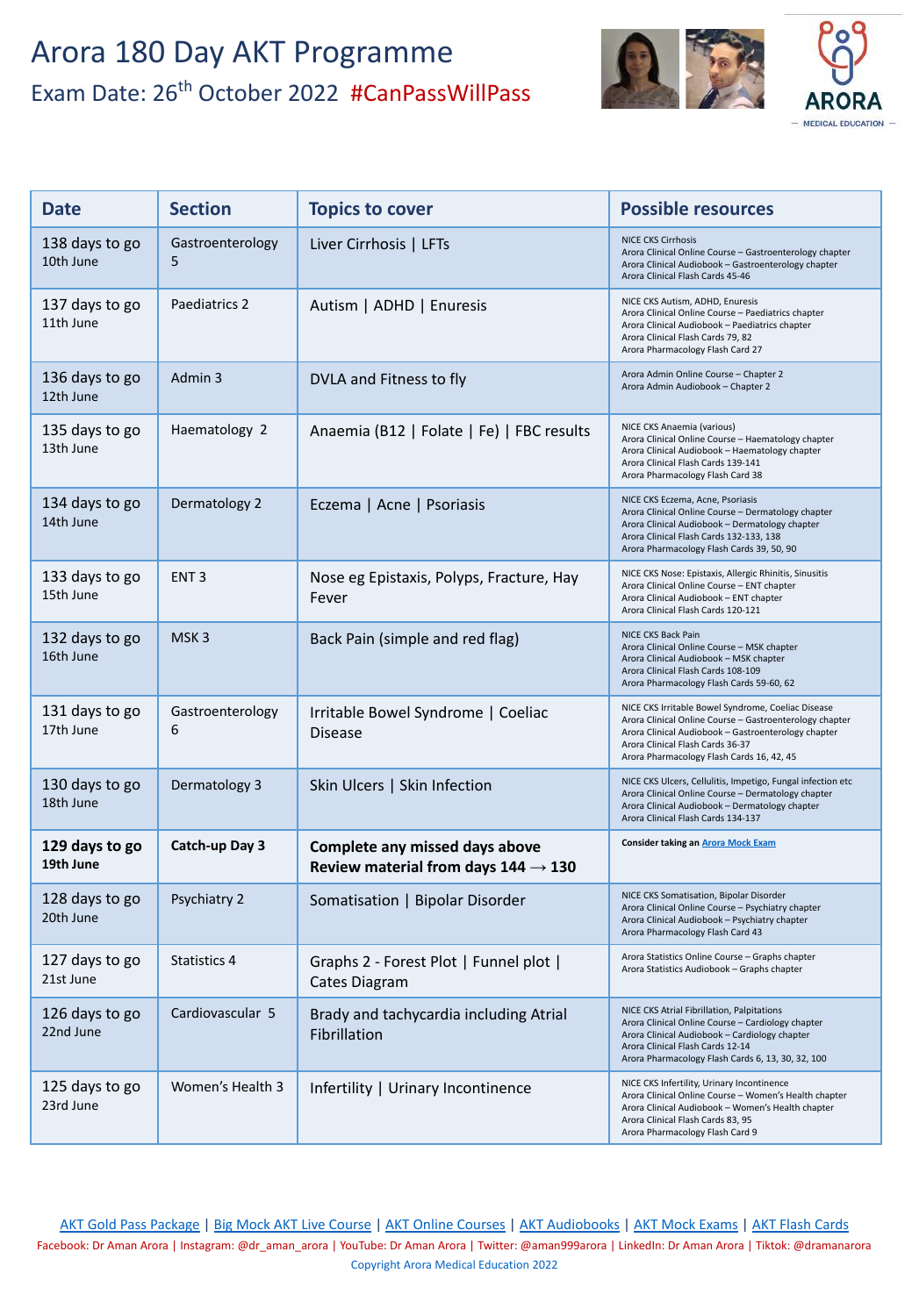

| <b>Date</b>                 | <b>Section</b>         | <b>Topics to cover</b>                                                                                     | <b>Possible resources</b>                                                                                                                                                                                                                         |
|-----------------------------|------------------------|------------------------------------------------------------------------------------------------------------|---------------------------------------------------------------------------------------------------------------------------------------------------------------------------------------------------------------------------------------------------|
| 124 days to go<br>24th June | Respiratory 6          | Covid-19   Tuberculosis                                                                                    | NICE CKS Covid-19, Tuberculosis,<br>Arora Clinical Online Course - Respiratory, ID chapters<br>Arora Clinical Audiobook - Respiratory, ID chapters<br>Arora Clinical Flash Cards 32, 34<br>Arora Pharmacology Flash Card 77                       |
| 123 days to go<br>25th June | Admin 4                | Abortion   Adoption   Surrogacy  <br>Capacity   Power of Attorney   DVLA                                   | Arora Admin Online Course - Chapters 1, 2, 3<br>Arora Admin Audiobook - Chapters 1, 2, 3                                                                                                                                                          |
| 122 days to go<br>26th June | Neurology 4            | Migraine   Tension Headache   Cluster<br>Headache   Medical Overuse Headache                               | NICE CKS Headache (various)<br>Arora Clinical Online Course - Neurology chapter<br>Arora Clinical Audiobook - Neurology chapter<br>Arora Clinical Flash Cards 53-55, 57<br>Arora Pharmacology Flash Cards 11, 52, 59-62, 97                       |
| 121 days to go<br>27th June | <b>Endocrinology 3</b> | Hyperparathyroidism  <br>Hyper/Hypocalcaemia   Obesity                                                     | NICE CKS Hypercalcaemia, Obesity<br>Arora Clinical Online Course - Endocrinology chapter<br>Arora Clinical Audiobook - Endocrinology chapter<br>Arora Clinical Flash Card 131<br>Arora Pharmacology Flash Card 61                                 |
| 120 days to go<br>28th June | Ophthalmology 2        | Chronic vision loss: Cataract   Age Related<br>Macular Degeneration   Retinopathy (DM<br>and Hypertensive) | NICE CKS Cataract, Age Related Macular Degeneration<br>Arora Clinical Online Course - Ophthalmology chapter<br>Arora Clinical Audiobook - Ophthalmology chapter<br>Arora Clinical Flash Cards 105-107                                             |
| 119 days to go<br>29th June | ENT <sub>4</sub>       | Ear infection   Tinnitus   Hearing Loss                                                                    | NICE CKS Otitis M/E, Tinnitus, Hearing Loss<br>Arora Clinical Online Course - ENT chapter<br>Arora Clinical Audiobook - ENT chapter<br>Arora Clinical Flash Cards 119, 122                                                                        |
| 118 days to go<br>30th June | Women's Health<br>4    | Fibroids   PCOS                                                                                            | NICE CKS Fibroids, PCOS<br>Arora Clinical Online Course - Women's Health chapter<br>Arora Clinical Audiobook - Women's Health chapter<br>Arora Clinical Flash Cards 84-85<br>Arora Pharmacology Flash Card 24                                     |
| 117 days to go<br>1st July  | Women's Health<br>5    | Ovarian   Endometrial Cancer  <br>Gynaecology 2 week referral                                              | NICE Suspected Gynaecological Cancer<br>Arora Clinical Online Course - Women's Health chapter<br>Arora Clinical Audiobook - Women's Health chapter<br>Arora Clinical Flash Card 92                                                                |
| 116 days to go<br>2nd July  | Paediatrics 3          | Child and Adult safeguarding                                                                               | NICE CKS Child Maltreatment<br>Arora Clinical Online Course - Paediatrics chapter<br>Arora Clinical Audiobook - Paediatrics chapter                                                                                                               |
| 115 days to go<br>3rd July  | Paediatrics 4          | <b>Immunisation Schedule</b>                                                                               | NICE CKS Immunisation<br>Arora Clinical Online Course - Paediatrics chapter<br>Arora Clinical Audiobook - Paediatrics chapter<br>Arora Clinical Flash Card 69                                                                                     |
| 114 days to go<br>4th July  | Palliative Care 1      | Palliative care - Analgesia   Nausea   Dose<br>Calculations                                                | NICE CKS Palliative Care - Analgesia, Nausea<br>Arora Clinical Online Course - Palliative Care chapter<br>Arora Clinical Audiobook - Palliative Care chapter<br>Arora Clinical Flash Card 145<br>Arora Pharmacology Flash Cards 26, 52, 59-60, 62 |
| 113 days to go<br>5th July  | Admin 5                | Confidentiality   Data Protection   Request<br>for Records                                                 | Arora Admin Online Course - Chapters 3, 4<br>Arora Admin Audiobook - Chapters 3, 4                                                                                                                                                                |
| 112 days to go<br>6th July  | Haematology 3          | Sickle Cell Disease   Thalassaemia   Spleen                                                                | NICE CKS Sickle Cell Disease<br>Arora Clinical Online Course - Haematology chapter<br>Arora Clinical Audiobook - Haematology chapter                                                                                                              |
| 111 days to go<br>7th July  | Catch-up Day 4         | Complete any missed days above<br>Review material from days $128 \rightarrow 112$                          | <b>Consider taking an Arora Mock Exam</b>                                                                                                                                                                                                         |
| 110 days to go<br>8th July  | Endocrinology 4        | Hypothyroidism (including Subclinical)                                                                     | NICE CKS Hypothyroidism<br>Arora Clinical Online Course - Endocrinology chapter<br>Arora Clinical Audiobook - Endocrinology chapter<br>Arora Clinical Flash Card 129<br>Arora Pharmacology Flash Card 92                                          |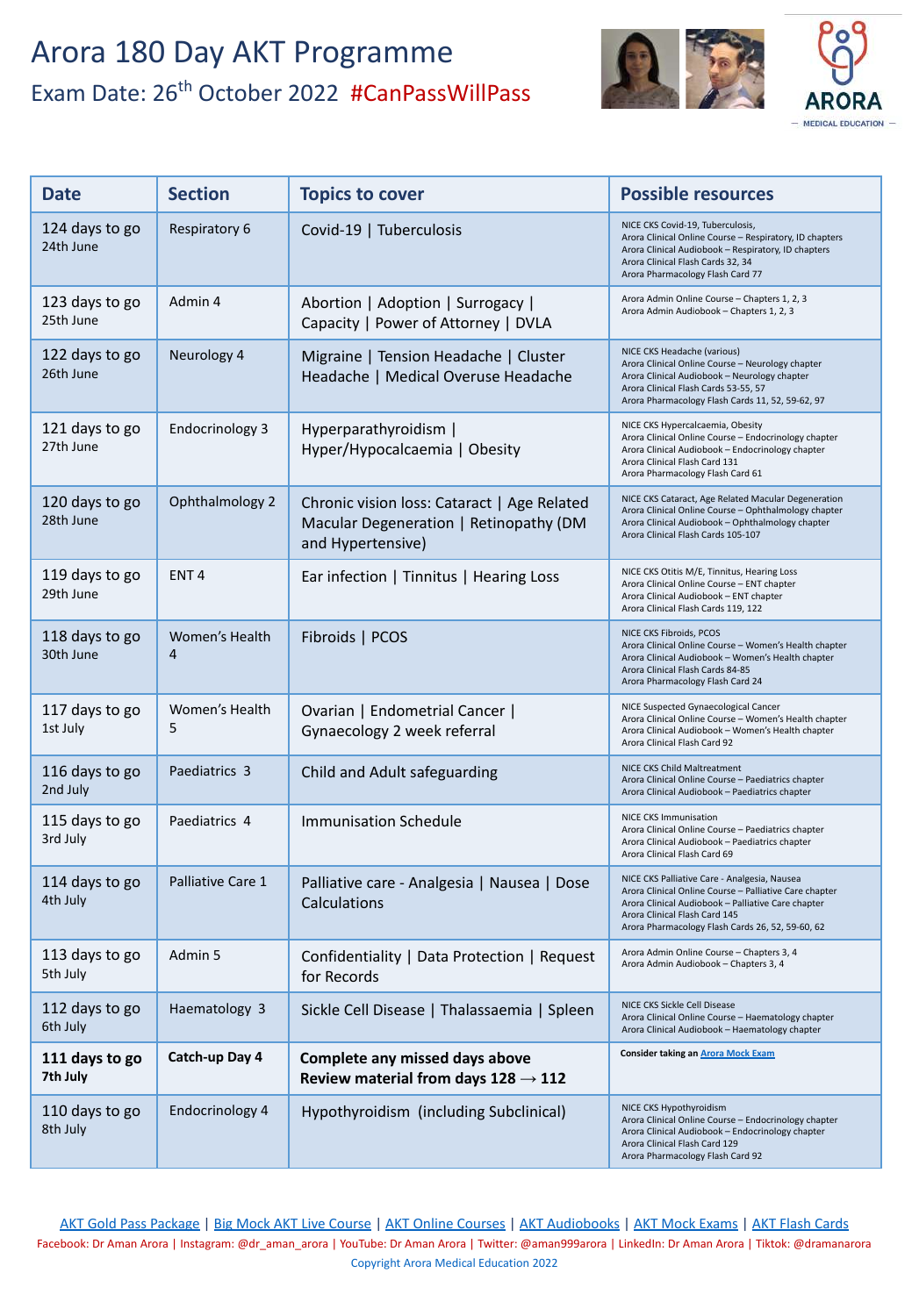

| <b>Date</b>                 | <b>Section</b>         | <b>Topics to cover</b>                                                                                                   | <b>Possible resources</b>                                                                                                                                                                                                                         |
|-----------------------------|------------------------|--------------------------------------------------------------------------------------------------------------------------|---------------------------------------------------------------------------------------------------------------------------------------------------------------------------------------------------------------------------------------------------|
| 109 days to go<br>9th July  | ENT <sub>5</sub>       | Cholesteatoma   Vertigo                                                                                                  | NICE CKS Vertigo, BPPV<br>Arora Clinical Online Course - ENT chapter<br>Arora Clinical Audiobook - ENT chapter<br>Arora Clinical Flash Card 119<br>Arora Pharmacology Flash Card 71                                                               |
| 108 days to go<br>10th July | Psychiatry 3           | Dementia   Delirium                                                                                                      | NICE CKS Dementia, Delirium<br>Arora Clinical Online Course - Psychiatry chapter<br>Arora Clinical Audiobook - Psychiatry chapter<br>Arora Clinical Flash Cards 65-66<br>Arora Pharmacology Flash Card 7                                          |
| 107 days to go<br>11th July | Cardiovascular 6       | Peripheral Vascular Disease   DVT  <br><b>Varicose Veins</b>                                                             | NICE CKS Peripheral Vascular Disease, DVT, Varicose Veins<br>Arora Clinical Online Course - Cardiology chapter<br>Arora Clinical Audiobook - Cardiology chapter<br>Arora Clinical Flash Cards 18-20<br>Arora Pharmacology Flash Cards 32, 55, 100 |
| 106 days to go<br>12th July | Neurology 5            | Temporal Arteritis   PMR   Cluster<br>Headache                                                                           | NICE CKS Giant Cell Arteritis, Headache (various)<br>Arora Clinical Online Course - Neurology chapter<br>Arora Clinical Audiobook - Neurology chapter<br>Arora Clinical Flash Cards 54, 56<br>Arora Pharmacology Flash Card 85                    |
| 105 days to go<br>13th July | Psychiatry 4           | Anxiety   OCD   PTSD                                                                                                     | NICE CKS Anxiety, OCD, PTSD<br>Arora Clinical Online Course - Psychiatry chapter<br>Arora Clinical Audiobook - Psychiatry chapter<br>Arora Clinical Flash Cards 63-64<br>Arora Pharmacology Flash Cards 29, 70, 80, 83                            |
| 104 days to go<br>14th July | Neurology 6            | Falls   LOC   Intracerebral bleeds                                                                                       | NICE CKS Falls, Intracerebral bleeds<br>Arora Clinical Online Course - Neurology chapter<br>Arora Clinical Audiobook - Neurology chapter<br>Arora Clinical Flash Cards 49-50                                                                      |
| 103 days to go<br>15th July | Women's Health<br>6    | Breast cancer including referral   Familial<br>  Benign Breast Disease                                                   | NICE Breast Cancer Referral, NICE CKS Familial<br>Arora Clinical Online Course - Women's Health chapter<br>Arora Clinical Audiobook - Women's Health chapter<br>Arora Clinical Flash Cards 93-94                                                  |
| 102 days to go<br>16th July | <b>GU Medicine 1</b>   | STIs including Chlamydia   Gonorrhoeae                                                                                   | NICE CKS STI (various)<br>Arora Clinical Online Course - GU Medicine chapter<br>Arora Clinical Audiobook - GU Medicine chapter                                                                                                                    |
| 101 days to go<br>17th July | <b>Endocrinology 5</b> | Diabetes diagnosis and complications<br>(acute and chronic)                                                              | <b>NICE CKS Diabetes</b><br>Arora Clinical Online Course - Endocrinology chapter<br>Arora Clinical Audiobook - Endocrinology chapter<br>Arora Clinical Flash Cards 126-127<br>Arora Pharmacology Flash Cards 33, 36, 49, 67, 78, 86               |
| 100 days to go<br>18th July | MSK4                   | Knees - Osgood-Schlatter's Disease,<br>Chondromalacia Patella, Osteocondritis<br>Dissecans, Knee OA, Replacement, Injury | NICE CKS Knee pain, OSD, OA<br>Arora Clinical Online Course - MSK chapter<br>Arora Clinical Audiobook - MSK chapter<br>Arora Clinical Flash Card 112<br>Arora Pharmacology Flash Cards 59-60, 62                                                  |
| 99 days to go<br>19th July  | Renal 2                | UTI (adult and kids)                                                                                                     | NICE CKS UTI (men, women, children)<br>Arora Clinical Online Course - Renal chapter<br>Arora Clinical Audiobook - Renal chapter<br>Arora Pharmacology Flash Cards 20, 96                                                                          |
| 98 days to go<br>20th July  | Catch-up Day 5         | Complete any missed days above<br>Review material from days $110 \rightarrow 99$                                         | <b>Consider taking an Arora Mock Exam</b>                                                                                                                                                                                                         |
| 97 days to go<br>21st July  | Gastroenterology<br>7  | Hernia   Appendix   Abdominal surgery  <br><b>Enteral feeding</b>                                                        | <b>NICE CKS Appendicitis</b><br>Arora Clinical Online Course - Gastroenterology chapter<br>Arora Clinical Audiobook - Gastroenterology chapter                                                                                                    |
| 96 days to go<br>22nd July  | Neurology 7            | Neuro assessment - CN   UML/LMN  <br>Dermatomes   Myotomes   Gait                                                        | Arora Clinical Online Course - Neurology chapter<br>Arora Clinical Audiobook - Neurology chapter<br>Arora Clinical Flash Cards 47-48                                                                                                              |
| 95 days to go<br>23rd July  | Gastroenterology<br>8  | Hepatitis A, B, C                                                                                                        | NICE CKS Hepatitis,<br>Arora Clinical Online Course - Gastroenterology chapter<br>Arora Clinical Audiobook - Gastroenterology chapter                                                                                                             |
| 94 days to go<br>24th July  | Paediatrics 5          | Paediatrics development (all 4 areas)                                                                                    | Arora Clinical Online Course - Paediatrics chapter<br>Arora Clinical Audiobook - Paediatrics chapter<br>Arora Clinical Flash Cards 70-73                                                                                                          |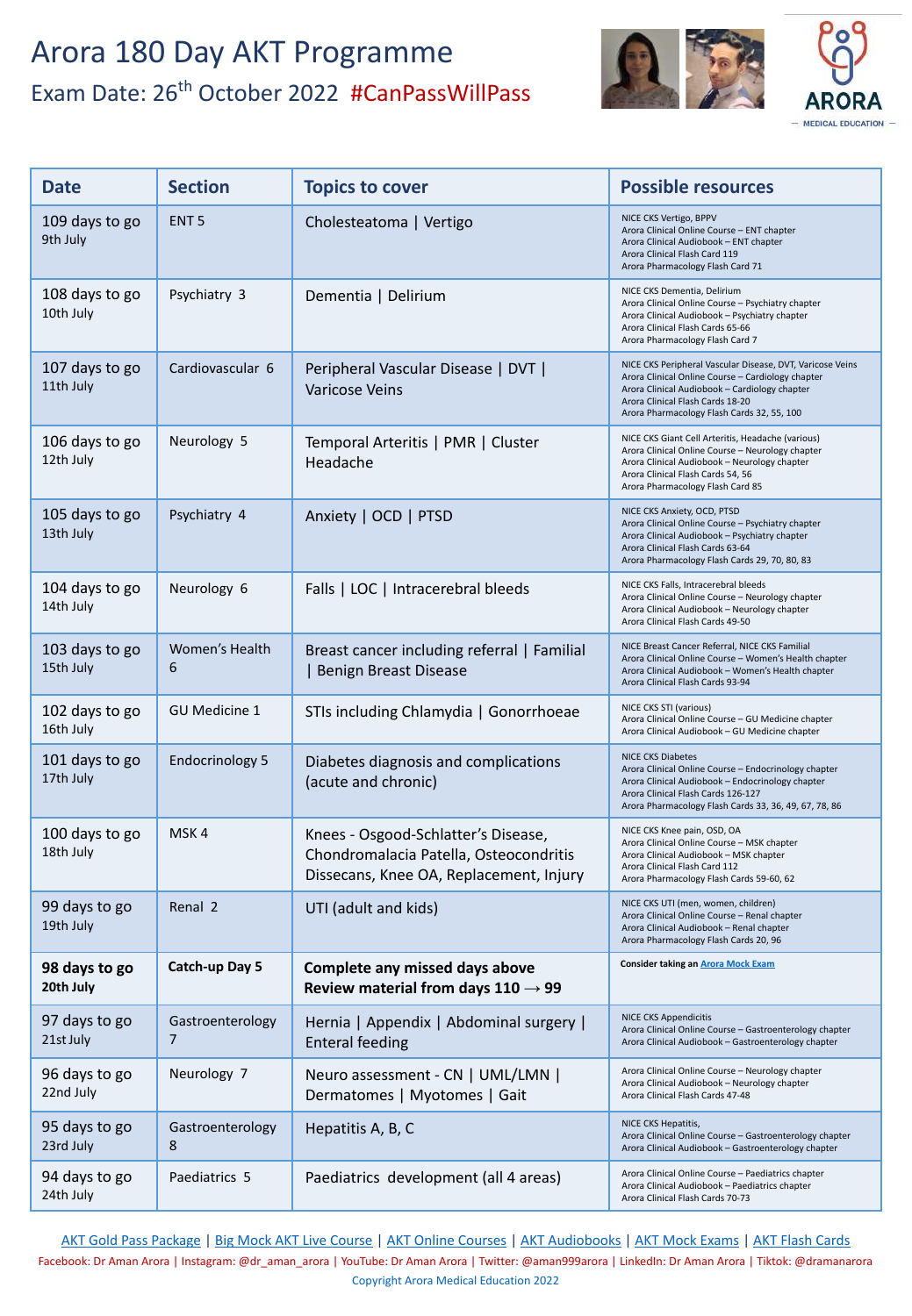8th October

109 days to go and the second 9th October

108 days to go to go to go to go to go to go to go to go to go to go to go to go to go to go to go to go to go

# ARORA We've got your MRCGP AKT<br>covered

www.aroramedicaleducation.co.uk **Definition Data in the Coverant Coverant Coverant Post in the Section Coverant Post in the Section Coverant Post and enhance AKT exam technique** 110 days to go to go to go to go to go to go to go to go to go to go to go to go to go to go to go to go to go

#CanPassWillPass



#### **AKT Online Courses**  $107$  days to  $\frac{1}{2}$

- Interactive AKT teaching courses from the comfort of your own home
- Enguard datailed to the point: based on PCCD  $\mathbf{z}$  $H$ culum
- Pause, restart, rewatch 1, 3, 6 or 12 month packages э
- were needed in my exam"

Women's Health

#### 102 days to go and the 1a1opoc

103 days to go

Breast cancer including referral | Familial | Benign Breast Disease

Enteral feeding

- Time-saving AKT audio teaching<br>courses to use wherever you are
- Focused, detailed, to the point: based on RCGP  $\blacksquare$   $\blacksquare$  IVe BIg curriculum Chondromalacia Patella, Os Diss, OA,
- Improve efficiency of travel, shopping, exercise... No expiry
	- **98 days curricle**<br>Must have catch-up Day 5 **Complete any missed days above** any missed days above any missed of the second of the second of the second of the second of the second of the second of the second of the second of the second of the second o

#### **AKT Flash Cards** Neurology 7 Neuro assessment - CN | UML/LMN | DMG Arora Clinical Online Course – Neurology chapter

**O** Dr Aman Arora

97 days to go

- > Simple, beautiful, focused AKT teaching cards posted directly to your home
- Based on nice CKS guidelines perfect for AKT  $\blacktriangleright$
- > Use as quick reference between questions or for focused study sessions
- "The best flash cards out there for AKT by far!"



**O** @dramanarora



**O** Dr Aman Arora

# **AKT Gold Pass**

- Our most comprehensive, bespoke  $\blacktriangleright$ AKT package designed for success
- 
- U/54554325/<br>
Save time, money and planning created for a 3 to months AKT preparation plan

ENTERNATION IN CHOREST COURSE (1999) "Your Gold package was crucial to my AK

## **SAVE**

#### **AKT Mock Exams**



- Detailed and challenging AKT mock X exams from your own home
- <sub>onditions. Immediate feedback. Bot</sub> vour score
- Patter 1, 3, 8 OC 12 Month packages<br>
Target your weak areas
- "So realistic! As close to the real thing as I found  $($  $M_{\text{e}}$   $\sim$   $M_{\text{e}}$   $\sim$   $M_{\text{e}}$   $\sim$   $M_{\text{e}}$   $\sim$   $M_{\text{e}}$   $\sim$   $M_{\text{e}}$   $\sim$   $M_{\text{e}}$   $\sim$   $M_{\text{e}}$   $\sim$   $M_{\text{e}}$   $\sim$   $M_{\text{e}}$   $\sim$   $M_{\text{e}}$   $\sim$   $M_{\text{e}}$   $\sim$   $M_{\text{e}}$   $\sim$   $M_{\text{e}}$   $\sim$   $M_{\text{e}}$



#### AR I Course

- Our flagship live course to boost your AKT technique and knowledge
- Renal 2 UTI (adult and kids) NICE CKS UTI (men, women, children) and children in the number of ficient  $\blacksquare$ approach to acing your AKT exam
	- **Review breakdown and learning day** Mock exam done at home in advance, followed by
	- $\blacksquare$  Appendix  $\blacksquare$  arora Chappendicity in the vector of the course of the Course of Theorem in the Course of Theorem in the Course of Theorem in the Course of Theorem in the Course of Theorem in the Course of Theorem

Arora Clinical Audiobook – Neurology chapter

Boost AKT on Social Media

Copyright Arora Copyright Around 2021, 2021 Education 2021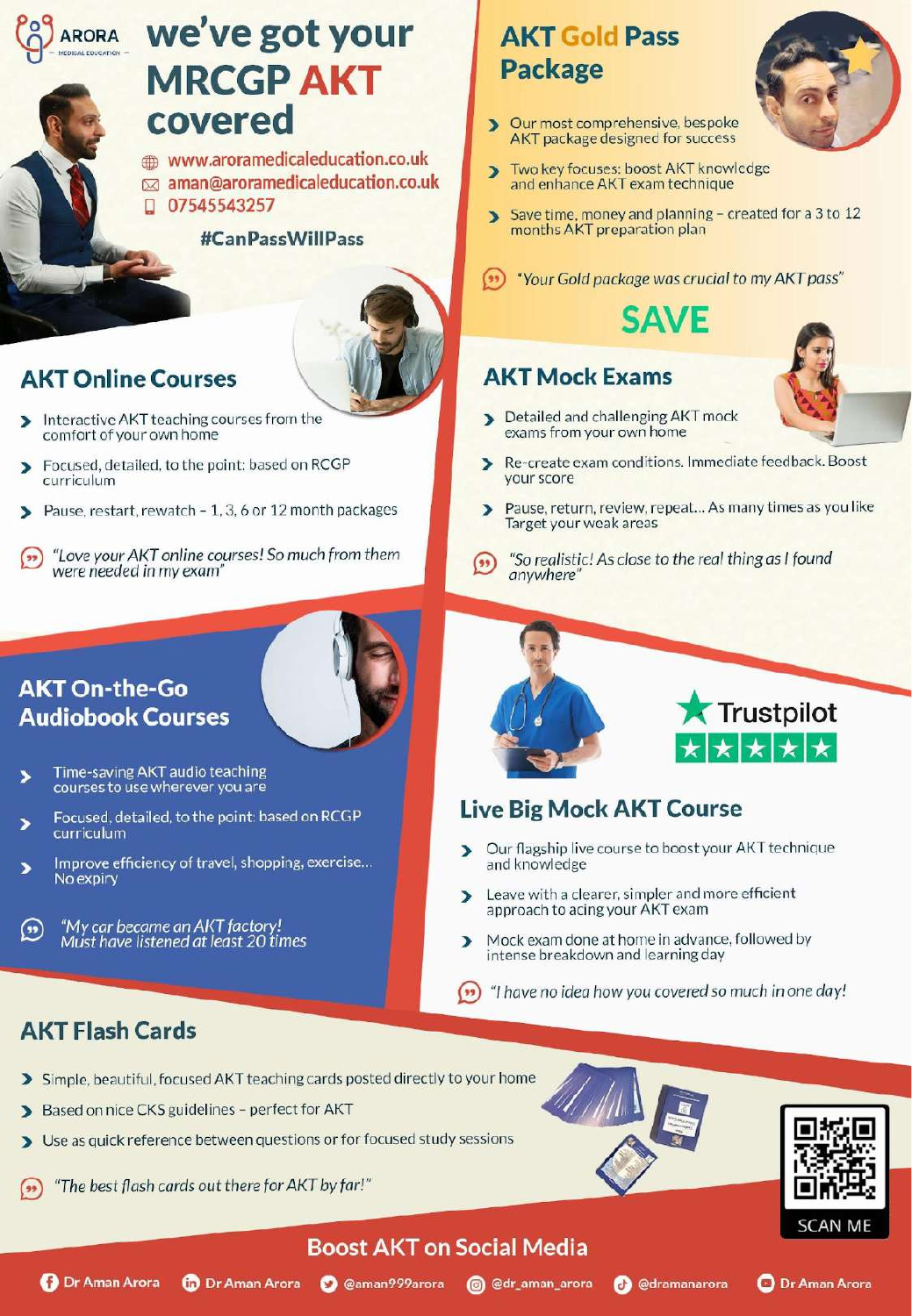

| <b>Date</b>                  | <b>Section</b>        | <b>Topics to cover</b>                                                             | <b>Possible resources</b>                                                                                                                                                                                                                |
|------------------------------|-----------------------|------------------------------------------------------------------------------------|------------------------------------------------------------------------------------------------------------------------------------------------------------------------------------------------------------------------------------------|
| 93 days to go<br>25th July   | Cardiovascular 7      | Pericarditis   Myocarditis   Endocarditis                                          | Arora Clinical Online Course - Cardiovascular chapter<br>Arora Clinical Audiobook - Cardiovascular chapter                                                                                                                               |
| 92 days to go<br>26th July   | Respiratory 7         | Bronchiectasis   Pulmonary Fibrosis  <br>Clubbing   Lung cancer including referral | NICE CKS Bronchiectasis, NICE Lung Cancer<br>Arora Clinical Online Course - Respiratory chapter<br>Arora Clinical Audiobook - Respiratory chapter<br>Arora Clinical Flash Cards 33, 149                                                  |
| 91 days to go<br>27th July   | MSK <sub>5</sub>      | Elbow eg Tennis/Golfers/Bursa   Wrist eg<br>Carpal Tunnel Syndrome, De Quervains   | NICE CKS Tennis Elbow, CTS<br>Arora Clinical Online Course - MSK chapter<br>Arora Clinical Audiobook - MSK chapter<br>Arora Clinical Flash Cards 110-111<br>Arora Pharmacology Flash Cards 59-60, 62                                     |
| 90 days to go<br>28th July   | Admin 6               | Mental health act   Social care   Sight<br>impairment                              | Arora Admin Online Course/Audiobook Chapter 2                                                                                                                                                                                            |
| 89 days to go<br>29th July   | Paediatrics 6         | Neonatal conditions eg FTT, Jaundice                                               | NICE CKS Jaundice in Newborn<br>Arora Clinical Online Course - Paediatrics chapter<br>Arora Clinical Audiobook - Paediatrics chapter                                                                                                     |
| 88 days to go<br>30th July   | MSK 6                 | Foot and ankle eg Plantar Fasciitis, Injury,<br>Achilles, Mortons, Diabetic foot   | <b>NICE CKS Achilles</b><br>Arora Clinical Online Course - MSK chapter<br>Arora Clinical Audiobook - MSK chapter<br>Arora Clinical Flash Cards 113-114                                                                                   |
| 87 days to go<br>31st July   | Renal 3               | Glomerulonephritis   Renal Stones                                                  | <b>NICE CKS Renal Stones</b><br>Arora Clinical Online Course - Renal chapter<br>Arora Clinical Audiobook - Renal chapter                                                                                                                 |
| 86 days to go<br>1st August  | Psychiatry 5          | Schizophrenia   Acute psychosis                                                    | NICE CKS Psychosis and Schizophrenia<br>Arora Clinical Online Course - Psychiatry chapter<br>Arora Clinical Audiobook - Psychiatry chapter                                                                                               |
| 85 days to go<br>2nd August  | Cardiovascular 8      | Valvular Heart Disease   Murmurs                                                   | Arora Clinical Online Course - Cardiovascular chapter<br>Arora Clinical Audiobook - Cardiovascular chapter<br>Arora Clinical Flash Card 17                                                                                               |
| 84 days to go<br>3rd August  | Endocrinology 6       | Diabetes (management + targets)                                                    | <b>NICE CKS Diabetes</b><br>Arora Clinical Online Course - Endocrinology chapter<br>Arora Clinical Audiobook - Endocrinology chapter<br>Arora Clinical Flash Card 128<br>Arora Pharmacology Flash Cards 33, 36, 49, 67, 78, 86           |
| 83 days to go<br>4th August  | Women's Health<br>7   | <b>Cervical Cancer and Screening</b>                                               | <b>NICE CKS Cervical Screening</b><br>Arora Clinical Online Course - Women's Health chapter<br>Arora Clinical Audiobook - Women's Health chapter<br>Arora Clinical Flash Card 92                                                         |
| 82 days to go<br>5th August  | Men's Health 2        | Erectile Dysfunction   BPH                                                         | NICE CKS Erectile Dysfunction, BPH<br>Arora Clinical Online Course - GU Medicine, Men's Health<br>Arora Clinical Audiobook - GU Medicine, Men's Health<br>Arora Clinical Flash Cards 100-102<br>Arora Pharmacology Flash Cards 4, 34, 79 |
| 81 days to go<br>6th August  | Catch-up Day 6        | Complete any missed days above<br>Review material from days 97 $\rightarrow$ 82    | <b>Consider taking an Arora Mock Exam</b>                                                                                                                                                                                                |
| 80 days to go<br>7th August  | Statistics 5          | Screening table and Calculations                                                   | Arora Statistics Online Course - Screening chapter 2<br>Arora Statistics Audiobook - Screening chapter 6                                                                                                                                 |
| 79 days to go<br>8th August  | MSK7                  | Osteoporosis   SLE   Gout                                                          | NICE CKS Osteoporosis, Gout<br>Arora Clinical Online Course - MSK chapter<br>Arora Clinical Audiobook - MSK chapter<br>Arora Clinical Flash Card 118<br>Arora Pharmacology Flash Cards 3, 8, 14, 23, 59                                  |
| 78 days to go<br>9th August  | Admin 7               | Controlled Drugs   NHS eligibility   NHS<br>Funding   Contracts   Complaints       | Arora Admin Online Course - Chapters 3, 4, 5<br>Arora Admin Audiobook - Chapters 3, 4, 5                                                                                                                                                 |
| 77 days to go<br>10th August | Gastroenterology<br>9 | Gallstones   Pancreas   Jaundice                                                   | NICE CKS Gallstones, Jaundice<br>Arora Clinical Online Course - Gastroenterology chapter<br>Arora Clinical Audiobook - Gastroenterology chapter<br>Arora Clinical Flash Card 46                                                          |
| 76 days to go<br>11th August | Neurology 8           | Multiple Sclerosis   Motor Neurone<br>Disease   Myasthenia Gravis                  | NICE CKS Multiple Sclerosis<br>Arora Clinical Online Course - Neurology chapter<br>Arora Clinical Audiobook - Neurology chapter                                                                                                          |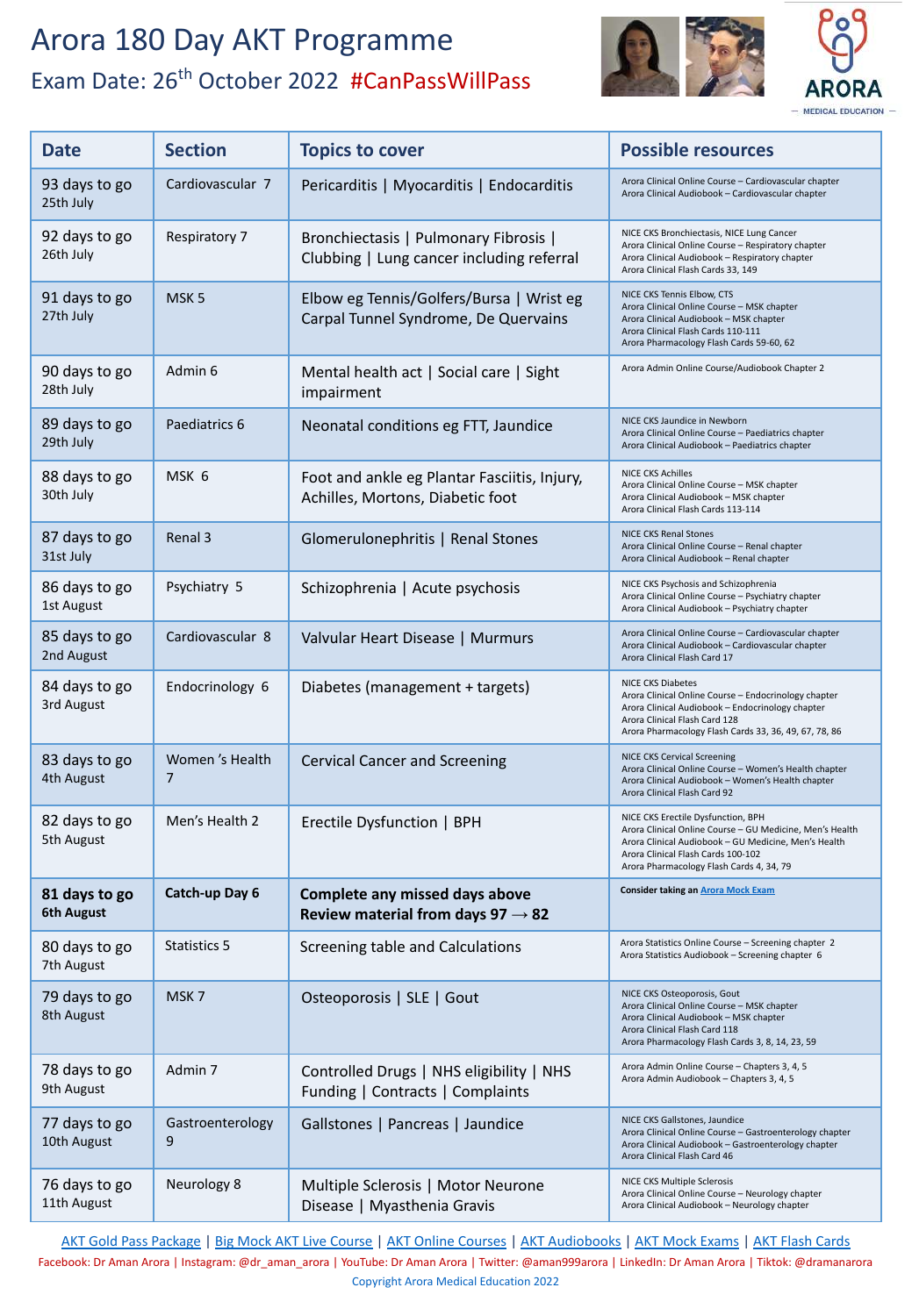

- MEDICAL EDUCATION -

| <b>Date</b>                  | <b>Section</b>                           | <b>Topics to cover</b>                                                                                             | <b>Possible resources</b>                                                                                                                                                                                                                                                 |
|------------------------------|------------------------------------------|--------------------------------------------------------------------------------------------------------------------|---------------------------------------------------------------------------------------------------------------------------------------------------------------------------------------------------------------------------------------------------------------------------|
| 75 days to go<br>12th August | Women's Health<br>8                      | Antenatal: Advice, Early Pregnancy<br>Problems, Mid Pregnancy Problems                                             | NICE CKS Antenatal, Miscarriage, Ectopic<br>Arora Clinical Online Course - Women's Health chapter<br>Arora Clinical Audiobook - Women's Health chapter<br>Arora Clinical Flash Cards 97-99                                                                                |
| 74 days to go<br>13th August | Admin 8                                  | <b>GMC Good Medical Practice</b>                                                                                   | <b>GMC Website</b><br>Good Medical Practice Booklet                                                                                                                                                                                                                       |
| 73 days to go<br>14th August | Women's Health<br>9                      | Menopause   HRT                                                                                                    | NICE CKS Menopause<br>Arora Clinical Online Course - Women's Health chapter<br>Arora Clinical Audiobook - Women's Health chapter<br>Arora Clinical Flash Cards 86-87<br>Arora Pharmacology Flash Card 37                                                                  |
| 72 days to go<br>15th August | Men's Health 3                           | Testicles: Epididymo-orchitis   Torsion  <br>Testicular Cancer/referral                                            | NICE CKS Undescended, NICE Testicular Cancer referral<br>Arora Clinical Online Course - Men's Health chapter<br>Arora Clinical Audiobook - Men's Health chapter                                                                                                           |
| 71 days to go<br>16th August | Statistics 6                             | Standard Deviation   Confidence interval  <br>Parametric/non-P   P value                                           | Arora Statistics Online Course - Chapters 1, 3<br>Arora Statistics Audiobook - Chapters 1, 2                                                                                                                                                                              |
| 70 days to go<br>17th August | Ophthalmology 3                          | Conjunctivitis   Blepharitis  <br>Subconjunctival Haemorrhage                                                      | NICE CKS Conjunctivitis, Blepharitis<br>Arora Clinical Online Course - Ophthalmology chapter<br>Arora Clinical Audiobook - Ophthalmology chapter<br>Arora Clinical Flash Card 104                                                                                         |
| 69 days to go<br>18th August | Catch-up Day 7                           | Complete any missed days above<br>Review material from days 80 $\rightarrow$ 70                                    | <b>Consider taking an Arora Mock Exam</b>                                                                                                                                                                                                                                 |
| 68 days to go<br>19th August | Cardiovascular 9                         | Review: Angina   MI   Hypertension  <br><b>Congenital Heart Disease</b>                                            | NICE CKS Angina, MI, Hypertension<br>Arora Clinical Online Course - Cardiovascular chapter<br>Arora Clinical Audiobook - Cardiovascular chapter<br>Arora Clinical Flash Cards 3-11, 22-25<br>Arora Pharmacology Flash Cards<br>1,4,10,11,13,17,22,31,40,44,56,58,69,76,93 |
| 67 days to go<br>20th August | Neurology 9                              | Review: Epilepsy   Parkinson's Disease  <br>Falls   LOC                                                            | NICE CKS Epilepsy, Parkinson's Disease<br>Arora Clinical Online Course - Neurology chapter<br>Arora Clinical Audiobook - Neurology chapter<br>Arora Clinical Flash Cards 51-52<br>Arora Pharmacology Flash Cards 18, 41, 66                                               |
| 66 days to go<br>21st August | MSK <sub>8</sub>                         | Review: Osteoarthritis   Rheumatoid<br>Arthritis   SLE   Gout                                                      | NICE CKS Osteoarthritis, Rheumatoid Arthritis<br>Arora Clinical Online Course - MSK chapter<br>Arora Clinical Audiobook - MSK chapter<br>Arora Clinical Flash Cards 115-117<br>Arora Pharmacology Flash Cards 12, 50, 59- 60, 62-63, 87                                   |
| 65 days to go<br>22nd August | ENT <sub>6</sub><br><b>Respiratory 8</b> | Review: Sore throat   Tonsillitis   Laryngitis<br>  ENT 2 week referral   PE                                       | NICE CKS Sore throat, PE, NICE ENT Cancer referral<br>Arora Clinical Online Course - ENT, Respiratory chapters<br>Arora Clinical Audiobook - ENT, Respiratory chapters<br>Arora Clinical Flash Cards 31, 123-125<br>Arora Pharmacology Flash Cards 32, 64, 100            |
| 64 days to go<br>23rd August | Respiratory 9                            | Review: COPD   Spirometry   Smoking<br>cessation   OSA                                                             | NICE CKS COPD, Smoking<br>Arora Clinical Online Course - Respiratory chapter<br>Arora Clinical Audiobook - Respiratory chapter<br>Arora Clinical Flash Cards 29-30, 35<br>Arora Pharmacology Flash Cards 15, 57, 99                                                       |
| 63 days to go<br>24th August | Substance<br>Misuse 2                    | Review: Alcohol   Substance misuse (eg<br>opiates, cannabis)                                                       | NICE CKS Alcohol, Opioid dependence<br>Arora Clinical Online Course - Substance Misuse chapter<br>Arora Clinical Audiobook - Substance Misuse chapter<br>Arora Clinical Flash Card 150<br>Arora Pharmacology Flash Card 60                                                |
| 62 days to go<br>25th August | <b>Statistics 7</b>                      | Review: Graphs 1 - Bar chart   Histogram  <br>Box Plot   Scatter Plot   L'abbé plot   Forest<br>Plot   Funnel Plot | Arora Statistics Online Course - Graphs chapter<br>Arora Statistics Audiobook - Graphs chapter                                                                                                                                                                            |
| 61 days to go<br>26th August | ENT <sub>7</sub><br>Immunology 2         | Review: Ear infection   Tinnitus   Hearing<br>Loss   Allergy   Anaphylaxis   Intolerance                           | NICE CKS Otitis M/E, Tinnitus, Hearing Loss, Anaphylaxis,<br><b>Food Allergy</b><br>Arora Clinical Online Course - ENT, Immunology chapters<br>Arora Clinical Audiobook - ENT, Immunology chapters<br>Arora Clinical Flash Cards 119, 122, 146                            |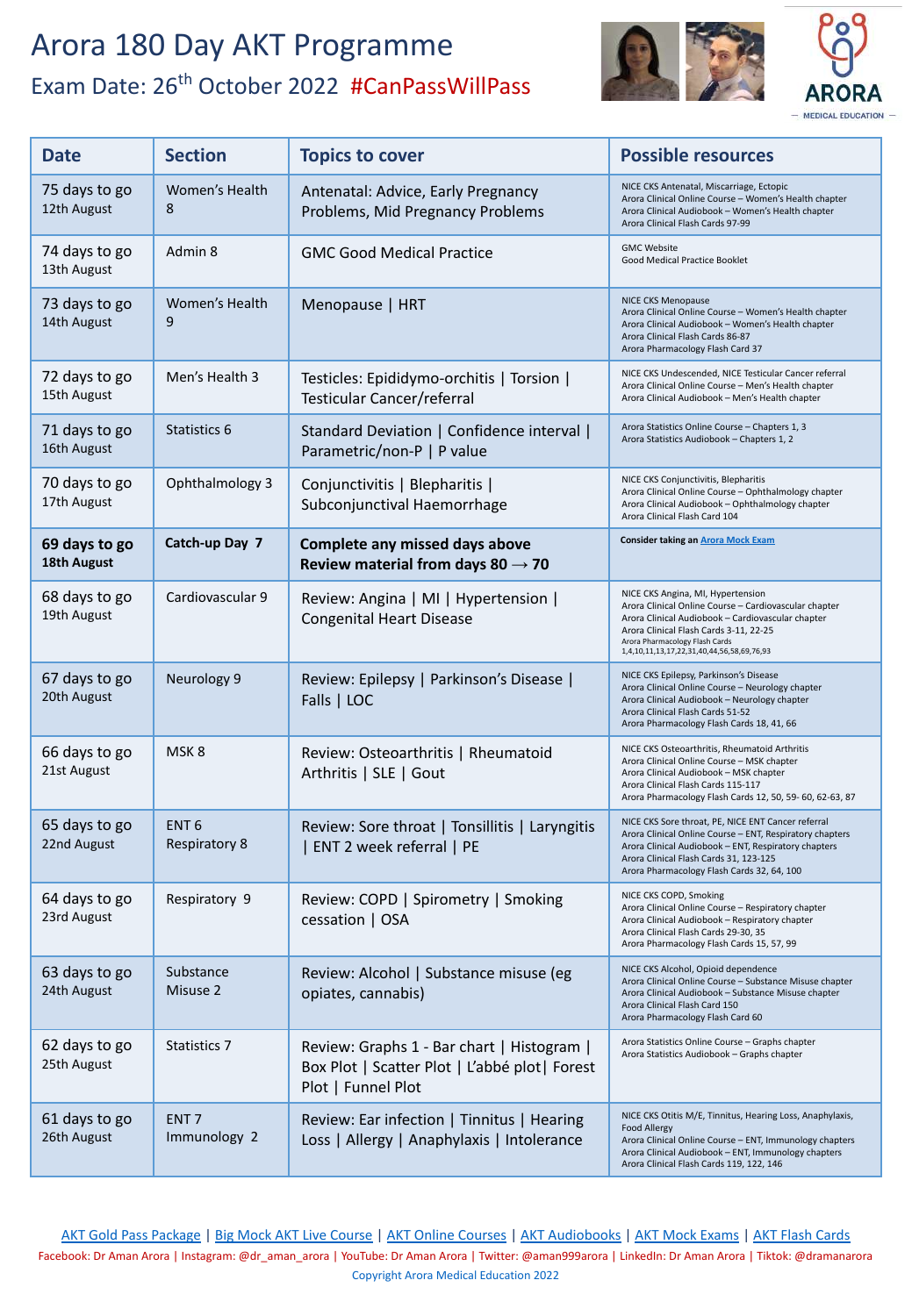

| <b>Date</b>                  | <b>Section</b>  | <b>Topics to cover</b>                                                                         | <b>Possible resources</b>                                                                                                                                                                                                                                                    |
|------------------------------|-----------------|------------------------------------------------------------------------------------------------|------------------------------------------------------------------------------------------------------------------------------------------------------------------------------------------------------------------------------------------------------------------------------|
| 60 days to go<br>27th August | Endocrinology 7 | Review: Hyperthyroidism   Thyroid Cancer<br>Goitre   Hypothyroidism (including<br>subclinical) | NICE CKS Hyperthyroidism,, Hypothyroidism<br>Arora Clinical Online Course - Endocrinology chapter<br>Arora Clinical Audiobook - Endocrinology chapter<br>Arora Clinical Flash Cards 129-130<br>Arora Pharmacology Flash Cards 19, 92                                         |
| 59 days to go<br>28th August | Catch-up Day 8  | Complete any missed days above<br>Review material from days 68 $\rightarrow$ 60                | <b>Consider taking an Arora Mock Exam</b>                                                                                                                                                                                                                                    |
| 58 days to go<br>29th August | Psychiatry 6    | Review: Depression   Postnatal depression<br>Dementia   Delirium                               | NICE CKS Depression, Postnatal Depression, Dementia,<br><b>Delirium</b><br>Arora Clinical Online Course - Psychiatry chapter<br>Arora Clinical Audiobook - Psychiatry chapter<br>Arora Clinical Flash Cards 60-62, 65-66<br>Arora Pharmacology Flash Cards 7, 54, 80, 83, 95 |

#### 30<sup>th</sup> August: Free ['8 Week Booster' Webinar](https://aroramedicaleducation.co.uk/webinars/) - 8.30-10pm (Click [here](https://aroramedicaleducation.co.uk/webinars/))

| 57 days to go<br>30th August   | Ophthalmology 4             | Review: Acute Eye problems - Glaucoma  <br>Uveitis   Artery/Vein occlusion  <br>Flashes/Floaters   Conjunctivitis  <br>Blepharitis   Subconjunctival Haemorrhage | NICE CKS Glaucoma, Uveitis, Conjunctivitis, Blepharitis<br>Arora Clinical Online Course - Ophthalmology chapter<br>Arora Clinical Audiobook - Ophthalmology chapter<br>Arora Clinical Flash Card 104                                                                                            |
|--------------------------------|-----------------------------|------------------------------------------------------------------------------------------------------------------------------------------------------------------|-------------------------------------------------------------------------------------------------------------------------------------------------------------------------------------------------------------------------------------------------------------------------------------------------|
| 56 days to go<br>31st August   | Renal 4<br>MSK <sub>9</sub> | Review: Acute Kidney Injury   Chronic<br>Kidney Disease   Osteoporosis                                                                                           | NICE CKS AKI, CKD, Osteoporosis<br>Arora Clinical Online Course - Renal, MSK chapters<br>Arora Clinical Audiobook - Renal, MSK chapters<br>Arora Clinical Flash Cards 118, 142-144<br>Arora Pharmacology Flash Card 14                                                                          |
| 55 days to go<br>1st September | Dermatology 4               | Review: Moles   Skin Cancer   Ulcers  <br>Skin infection   Psoriasis   Acne                                                                                      | NICE CKS Ulcers, Cellulitis, Impetigo, Acne, Psoriasis,<br><b>NICE Skin Cancer</b><br>Arora Clinical Online Course - Dermatology chapter<br>Arora Clinical Audiobook - Dermatology chapter<br>Arora Clinical Flash Cards 132-138<br>Arora Pharmacology Flash Cards 39, 50, 90                   |
| 54 days to go<br>2nd September | Women's Health<br>10        | Review: Infertility   Contraception<br>(including Emergency)   Menorrhagia                                                                                       | NICE CKS Infertility, Contraception (various), Menorrhagia<br>Arora Clinical Online Course - Women's Health chapter<br>Arora Clinical Audiobook - Women's Health,<br>Arora Clinical Flash Cards 84-85, 88-91, 95<br>Arora Pharmacology Flash Cards 24-25, 46, 94, 98                            |
| 53 days to go<br>3rd September | <b>Genetics 2</b>           | Review: Genetics: Autosomal Dominant<br>and Recessive   X-linked Dominant and<br>Recessive                                                                       | Arora Clinical Online Course - Genetics chapter<br>Arora Clinical Audiobook - Genetics chapter<br>Arora Clinical Flash Card 148                                                                                                                                                                 |
| 52 days to go<br>4th September | Cardiovascular 10           | Review: Cholesterol   CVD Risk   Statins  <br>Primary/Secondary Prevention  <br>Tachycardia including Atrial Fibrillation                                        | NICE CKS CVD Risk Assessment, Lipid Modification, Atrial<br>Fibrillation<br>Arora Clinical Online Course - Cardiovascular chapter<br>Arora Clinical Audiobook - Cardiovascular chapter<br>Arora Clinical Flash Cards 1-2, 6, 12-14, 24<br>Arora Pharmacology Flash Cards 6, 13, 30, 32, 84, 100 |
| 51 days to go<br>5th September | Gastroenterology<br>10      | Review: Irritable Bowel Disease   Lower GI<br>Cancer including referral   Inherited polyps                                                                       | NICE CKS Crohns Disease, UC, NICE Lower GI cancer<br>Arora Clinical Online Course - Gastroenterology chapter<br>Arora Clinical Audiobook - Gastroenterology chapter<br>Arora Clinical Flash Cards 42-44<br>Arora Pharmacology Flash Card 12                                                     |
| 50 days to go<br>6th September | <b>Endocrinology 8</b>      | Review: Hypo/Hyperkalaemia  <br>Hypo/Hypernatraemia  <br>Hyperparathyroidism  <br>Hyper/Hypocalcaemia                                                            | NICE CKS Hyponatraemia, Hypercalcaemia<br>Arora Clinical Online Course - Endocrinology chapter<br>Arora Clinical Audiobook - Endocrinology chapter                                                                                                                                              |
| 49 days to go<br>7th September | Admin 9                     | Review: Fitness to Work   Maternity   Staff<br>occupational health   Cremation   Coroner<br>  Confidentiality                                                    | Arora Admin Online Course - Chapters 2, 4<br>Arora Admin Audiobook - Chapters 2, 4                                                                                                                                                                                                              |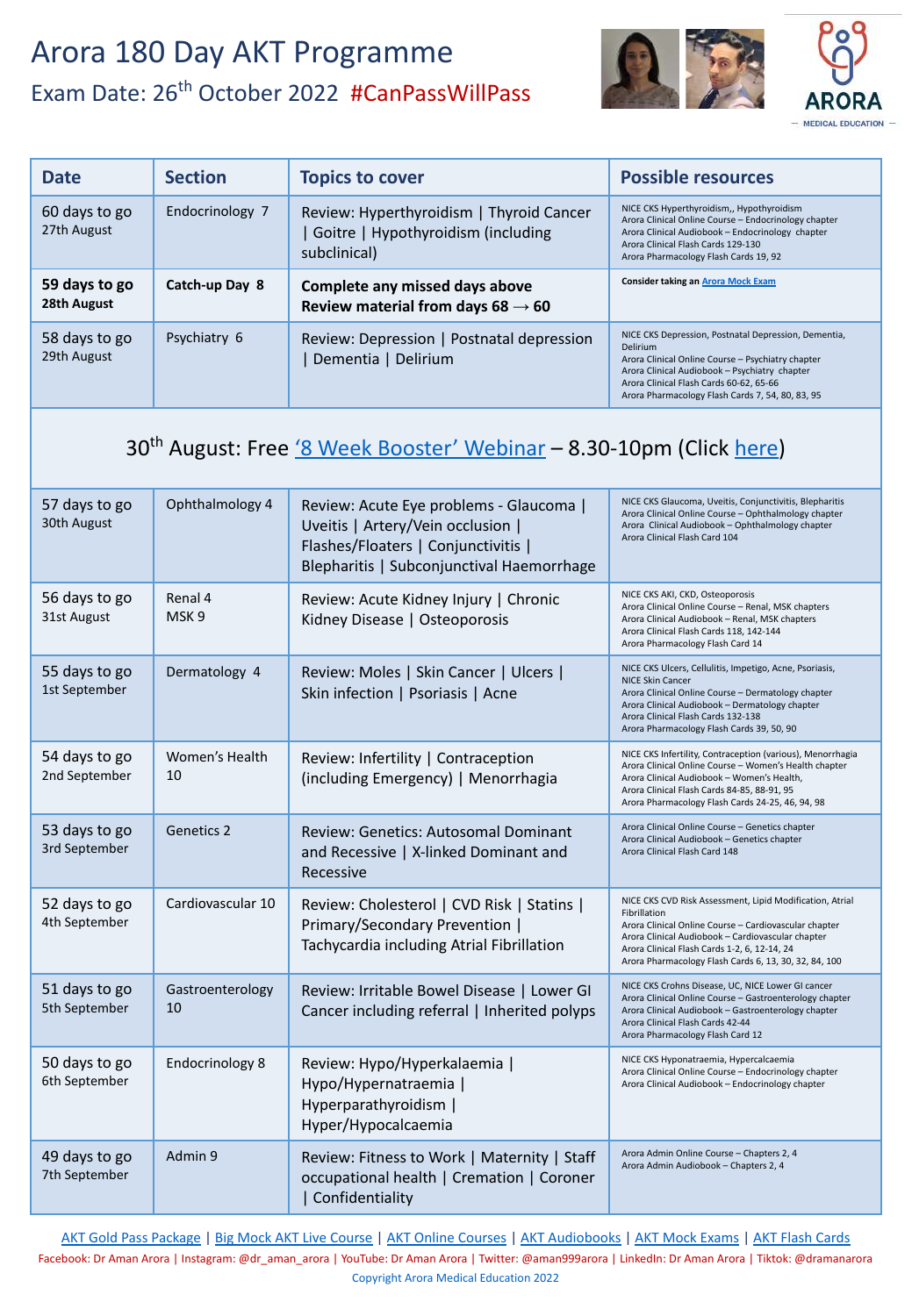

| <b>Date</b>                     | <b>Section</b>                  | <b>Topics to cover</b>                                                                                                                                   | <b>Possible resources</b>                                                                                                                                                                                                                                      |
|---------------------------------|---------------------------------|----------------------------------------------------------------------------------------------------------------------------------------------------------|----------------------------------------------------------------------------------------------------------------------------------------------------------------------------------------------------------------------------------------------------------------|
| 48 days to go<br>8th September  | Catch-up Day 9                  | Complete any missed days above<br>Review material from days 58 $\rightarrow$ 49                                                                          | <b>Consider taking an Arora Mock Exam</b>                                                                                                                                                                                                                      |
| 47 days to go<br>9th September  | Men's Health 4<br>Haematology 4 | Review: PSA   Prostate Cancer  <br>Leukaemia   Lymphoma   Myeloma                                                                                        | NICE CKS PSA, Prostate Cancer, Myeloma, NICE<br><b>Haematological Cancer</b><br>Arora Clinical Online Course - Men's Health, Haematology<br>chapters<br>Arora Clinical Audiobook - Men's Health, Haematology<br>chapters<br>Arora Clinical Flash Cards 100-102 |
| 46 days to go<br>10th September | <b>MSK 10</b>                   | Review: Neck eg Whiplash, Radiculopathy,<br>Neck Injury   Back Pain (simple and red<br>flag)   Shoulder eg Frozen Shoulder,<br>Rotator Cuff, Dislocation | NICE CKS Neck (various), Low Back Pain, Shoulder pain<br>Arora Clinical Online Course - MSK chapter<br>Arora Clinical Audiobook - MSK chapter<br>Arora Clinical Flash Cards 108-111<br>Arora Pharmacology Flash Cards 59-60, 62                                |
| 45 days to go<br>11th September | Respiratory 10                  | Review: URTI   LRTI   Pneumonia  <br>Covid-19   Tuberculosis                                                                                             | NICE CKS Chest Infections, Covid-19, TB<br>Arora Clinical Online Course - Respiratory, ID chapters<br>Arora Clinical Audiobook - Respiratory, ID chapters<br>Arora Clinical Flash Cards 32, 34<br>Arora Pharmacology Flash Cards 47, 64, 77                    |
| 44 days to go<br>12th September | Neurology 10                    | Review: Meningitis   Encephalitis   Facial<br>Nerve Palsy   Temporal Arteritis   PMR                                                                     | NICE CKS Meningitis, Bell's Palsy, Giant Cell Arteritis, PMR<br>Arora Clinical Online Course - Neurology chapter<br>Arora Clinical Audiobook - Neurology chapter<br>Arora Clinical Flash Cards 56, 59, 147<br>Arora Pharmacology Flash Cards 2, 85             |
| 43 days to go<br>13th September | Paediatrics 7                   | Review: Paediatric infections eg<br>Chickenpox, Scarlet Fever   School<br>Exclusion   Autism   ADHD                                                      | NICE CKS Paeds infection (various), Autism, ADHD<br>Arora Clinical Online Course - Paediatrics chapter<br>Arora Clinical Audiobook - Paediatrics chapter<br>Arora Clinical Flash Cards 78-79                                                                   |
| 42 days to go<br>14th September | Respiratory 11<br>Dermatology 5 | Review: Asthma including childhood  <br>Pneumothorax   Eczema                                                                                            | NICE CKS Asthma, Eczema<br>Arora Clinical Online Course - Respiratory, Dermatology<br>chapters<br>Arora Clinical Audiobook - Respiratory, Dermatology<br>chapters<br>Arora Clinical Flash Cards 26-28, 133                                                     |
| 41 days to go<br>15th September | <b>Endocrinology 9</b>          | Review: Cushing's   Addison's Disease  <br>Conn's Syndrome   Obesity                                                                                     | NICE CKS Addison's Disease, Obesity<br>Arora Clinical Online Course - Endocrinology chapter<br>Arora Clinical Audiobook - Endocrinology chapter<br>Arora Clinical Flash Card 131<br>Arora Pharmacology Flash Card 85                                           |
| 40 days to go<br>16th September | Haematology 5                   | Review: Anaemia (B12   Folate   Fe)   FBC<br>results   Sickle Cell Disease   Thalassaemia<br>Spleen                                                      | NICE CKS Anaemia (various), Sickle Cell Disease<br>Arora Clinical Online Course - Haematology chapter<br>Arora Clinical Audiobook - Haematology chapter<br>Arora Clinical Flash Cards 139-141<br>Arora Pharmacology Flash Card 38                              |
| 39 days to go<br>17th September | ENT <sub>8</sub>                | Review: Cholesteatoma   Vertigo   Nose<br>eg Epistaxis, Polyps, Fracture, Hay Fever                                                                      | NICE CKS Vertigo, BPPV, Nose: Epistaxis, Allergic Rhinitis,<br>Sinusitis<br>Arora Clinical Online Course - ENT chapter<br>Arora Clinical Audiobook - ENT chapter<br>Arora Clinical Flash Cards 119-122<br>Arora Pharmacology Flash Card 71                     |
| 38 days to go<br>18th September | Catch-up Day 10                 | Complete any missed days above<br>Review material from days $47 \rightarrow 39$                                                                          | <b>Consider taking an Arora Mock Exam</b>                                                                                                                                                                                                                      |
| 37 days to go<br>19th September | <b>Statistics 8</b>             | Review: Graphs 2 - Cates Diagram  <br>Screening table and Calculations   UK<br>Screening                                                                 | Arora Statistics Online Course - Chapters 2, 5, 6<br>Arora Statistics Audiobook - Chapters 4, 5, 6                                                                                                                                                             |
| 36 days to go<br>20th September | Admin 10                        | Review: Abortion   Adoption   Surrogacy  <br>Capacity   Power of Attorney   DVLA  <br>Data Protection   Request for records                              | Arora Admin Online Course - Chapters 1, 2, 3<br>Arora Admin Audiobook - Chapters 1, 2, 3                                                                                                                                                                       |

[AKT Gold Pass Package](https://aroramedicaleducation.co.uk/akt-gold-pass-package/) | [Big Mock AKT Live Course](https://aroramedicaleducation.co.uk/live-big-mock-akt-course/) | [AKT Online Courses](https://aroramedicaleducation.co.uk/mrcgp-akt-online-courses/) | [AKT Audiobooks](https://aroramedicaleducation.co.uk/audiobook/akt-audiobooks/) | [AKT Mock Exams](https://aroramedicaleducation.co.uk/mock-exam/akt-mock-exams/) | [AKT Flash Cards](https://aroramedicaleducation.co.uk/arora-medical-flash-cards/)

Facebook: Dr Aman Arora | Instagram: @dr\_aman\_arora | YouTube: Dr Aman Arora | Twitter: @aman999arora | LinkedIn: Dr Aman Arora | Tiktok: @dramanarora [Copyright Arora Medical Education 2022](https://aroramedicaleducation.co.uk/mrcgp-akt-new/)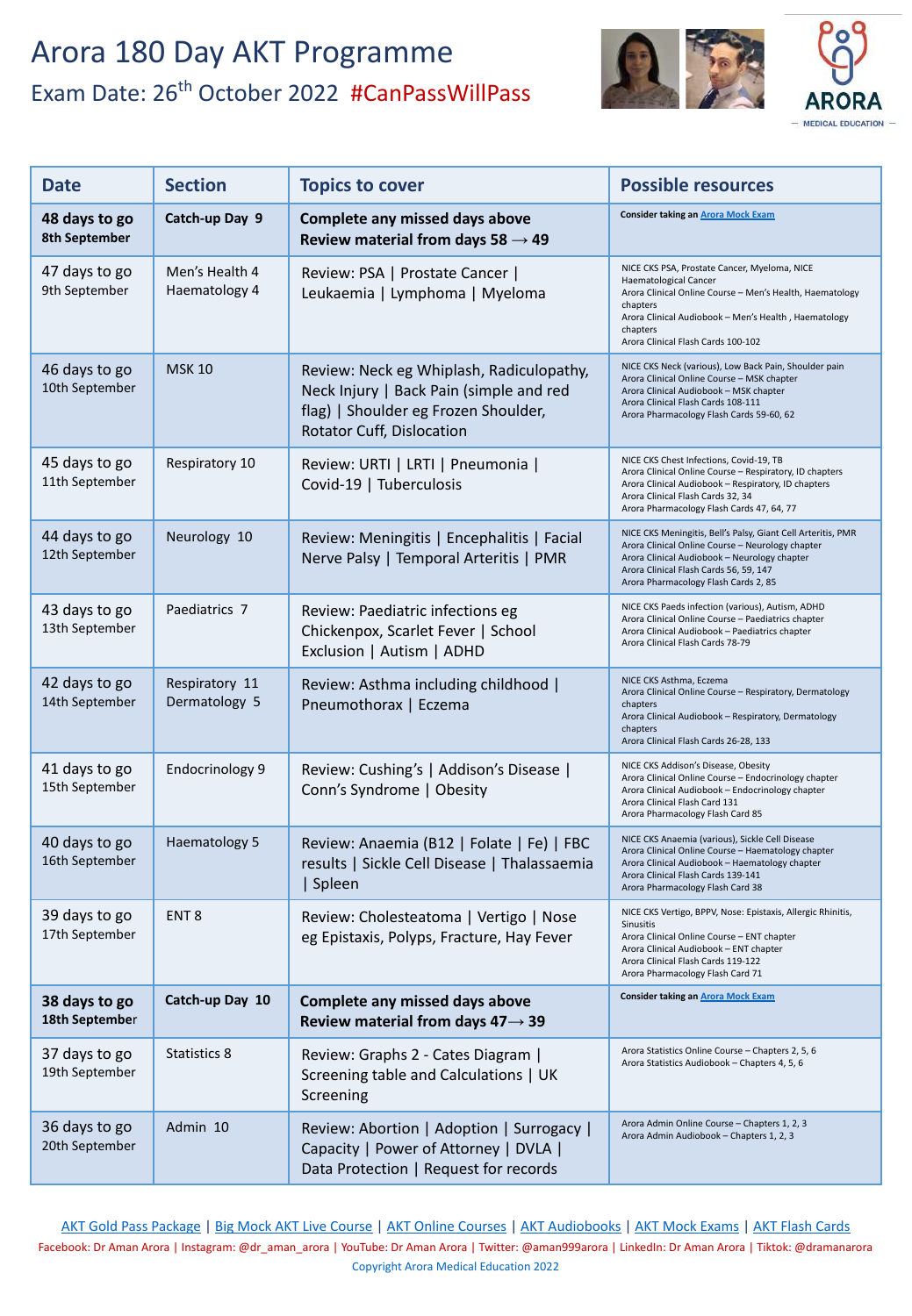

| <b>Date</b>                     | <b>Section</b>                        | <b>Topics to cover</b>                                                                                                                                    | <b>Possible resources</b>                                                                                                                                                                                                                                              |
|---------------------------------|---------------------------------------|-----------------------------------------------------------------------------------------------------------------------------------------------------------|------------------------------------------------------------------------------------------------------------------------------------------------------------------------------------------------------------------------------------------------------------------------|
| 35 days to go<br>21st September | Neurology 11                          | Review: Migraine   Tension Headache  <br>Cluster Headache   Medical Overuse<br>Headache                                                                   | NICE CKS Headache (various)<br>Arora Clinical Online Course - Neurology chapter<br>Arora Clinical Audiobook - Neurology chapter<br>Arora Clinical Flash Cards 53-55, 57<br>Arora Pharmacology Flash Cards 11, 52, 59, 62, 97                                           |
| 34 days to go<br>22nd September | Ophthalmology<br>5                    | Review: Chronic vision loss: Cataract   Age<br>Related Macular Degeneration  <br>Retinopathy (DM and Hypertensive)                                        | NICE CKS Cataract, Age Related Macular Degeneration<br>Arora Clinical Online Course - Ophthalmology chapter<br>Arora Clinical Audiobook - Ophthalmology chapter<br>Arora Clinical Flash Cards 105-107                                                                  |
| 33 days to go<br>23rd September | Paediatrics 8<br>Women's Health<br>11 | Review: Immunisation Schedule   Neonate<br>conditions eg FTT, Jaundice   Antenatal:<br>Advice, Early Pregnancy Problems, Mid<br><b>Pregnancy Problems</b> | NICE CKS Immunisation, Jaundice in Newborn, Antenatal,<br>Miscarriage, Ectopic<br>Arora Clinical Online Course - Paediatrics, Women's Health<br>chapters<br>Arora Clinical Audiobook - Paediatrics, Women's Health<br>chapters<br>Arora Clinical Flash Cards 69, 97-99 |
| 32 days to go<br>24th September | Palliative Care 2                     | Review: Palliative care - Analgesia  <br>Nausea   Dose Calculations                                                                                       | NICE CKS Palliative Care - Analgesia, Nausea<br>Arora Clinical Online Course - Palliative Care chapter<br>Arora Clinical Audiobook - Palliative Care chapter<br>Arora Clinical Flash Card 145<br>Arora Pharmacology Flash Cards 26, 52, 59-60, 62                      |
| 31 days to go<br>25th September | Cardiovascular<br>11                  | Review: Heart Failure   Peripheral Vascular<br>Disease   DVT   Varicose Veins                                                                             | NICE CKS Heart Failure, PVD, DVT, Varicose Veins<br>Arora Clinical Online Course - Cardiovascular chapter<br>Arora Clinical Audiobook - Cardiovascular chapter<br>Arora Clinical Flash Cards 15-16, 18-20<br>Arora Pharmacology Flash Cards 1, 10, 32, 44, 55, 100     |
| 30 days to go<br>26th September | Neurology 12                          | Review: Intracerebral bleeds   Multiple<br>Sclerosis   Motor Neurone Disease  <br>Myasthenia Gravis                                                       | NICE CKS Multiple Sclerosis<br>Arora Clinical Online Course - Neurology chapter<br>Arora Clinical Audiobook - Neurology chapter                                                                                                                                        |

#### 27<sup>th</sup> September: Free ['4 Week Booster' Webinar](https://aroramedicaleducation.co.uk/webinars/) - 8.30-9.30pm (Click [here](https://aroramedicaleducation.co.uk/webinars/))

| 29 days to go<br>27th September | Psychiatry 7                                     | Review: Anxiety   OCD   PTSD  <br>Schizophrenia   Acute psychosis   Bipolar<br>Disorder   Somatisation                 | NICE CKS Anxiety, OCD, PTSD, Psychosis and Schizophrenia,<br><b>Bipolar Disorder</b><br>Arora Clinical Online Course - Psychiatry chapter<br>Arora Clinical Audiobook - Psychiatry chapter<br>Arora Clinical Flash Cards 63-64<br>Arora Pharmacology Flash Cards 29, 70, 80, 83 |
|---------------------------------|--------------------------------------------------|------------------------------------------------------------------------------------------------------------------------|---------------------------------------------------------------------------------------------------------------------------------------------------------------------------------------------------------------------------------------------------------------------------------|
| 28 days to go<br>28th September | Catch-up Day 11                                  | Complete any missed days above<br>Review material from days $37 \rightarrow 29$                                        | <b>Consider taking an Arora Mock Exam</b>                                                                                                                                                                                                                                       |
| 27 days to go<br>29th September | Women's Health<br>12                             | Review: Breast Cancer including referral<br>Familial   Benign Breast Disease   Urinary<br>Incontinence   Endometriosis | NICE Breast Cancer Referral, NICE CKS Urinary Incontinence<br>Arora Clinical Online Course - Women's Health chapter<br>Arora Clinical Audiobook - Women's Health chapter<br>Arora Clinical Flash Cards 83, 93-94<br>Arora Pharmacology Flash Cards 9, 24                        |
| 26 days to go<br>30th September | <b>GU Medicine 2</b><br><b>Infection Disease</b> | Review: Erectile Dysfunction   STIs<br>including Chlamydia, Gonorrhoeae   HIV +<br><b>PEP</b>                          | NICE CKS Erectile Dysfunction, STI (various)<br>Arora Clinical Online Course - GU Medicine, Infection<br>Disease chapters<br>Arora Clinical Audiobook - GU Medicine, Infection Disease<br>chapters<br>Arora Pharmacology Flash Card 79                                          |

#### 1<sup>st</sup> October: [Live Big Mock AKT Course](https://aroramedicaleducation.co.uk/live-big-mock-akt-course/) (Virtual) – 9.30am-5.30pm (Click [here\)](https://aroramedicaleducation.co.uk/live-big-mock-akt-course/)

| 25 days to go<br>1st October | Endocrinology 10 | Review: Diabetes diagnosis, management<br>and complications (acute and chronic) | NICE CKS Diabetes<br>Arora Clinical Online Course - Endocrinology chapter<br>Arora Clinical Audiobook - Endocrinology chapter<br>Arora Clinical Flash Cards 126-128 |
|------------------------------|------------------|---------------------------------------------------------------------------------|---------------------------------------------------------------------------------------------------------------------------------------------------------------------|
|                              |                  |                                                                                 | Arora Pharmacology Flash Cards 33, 36, 49, 67, 78, 86                                                                                                               |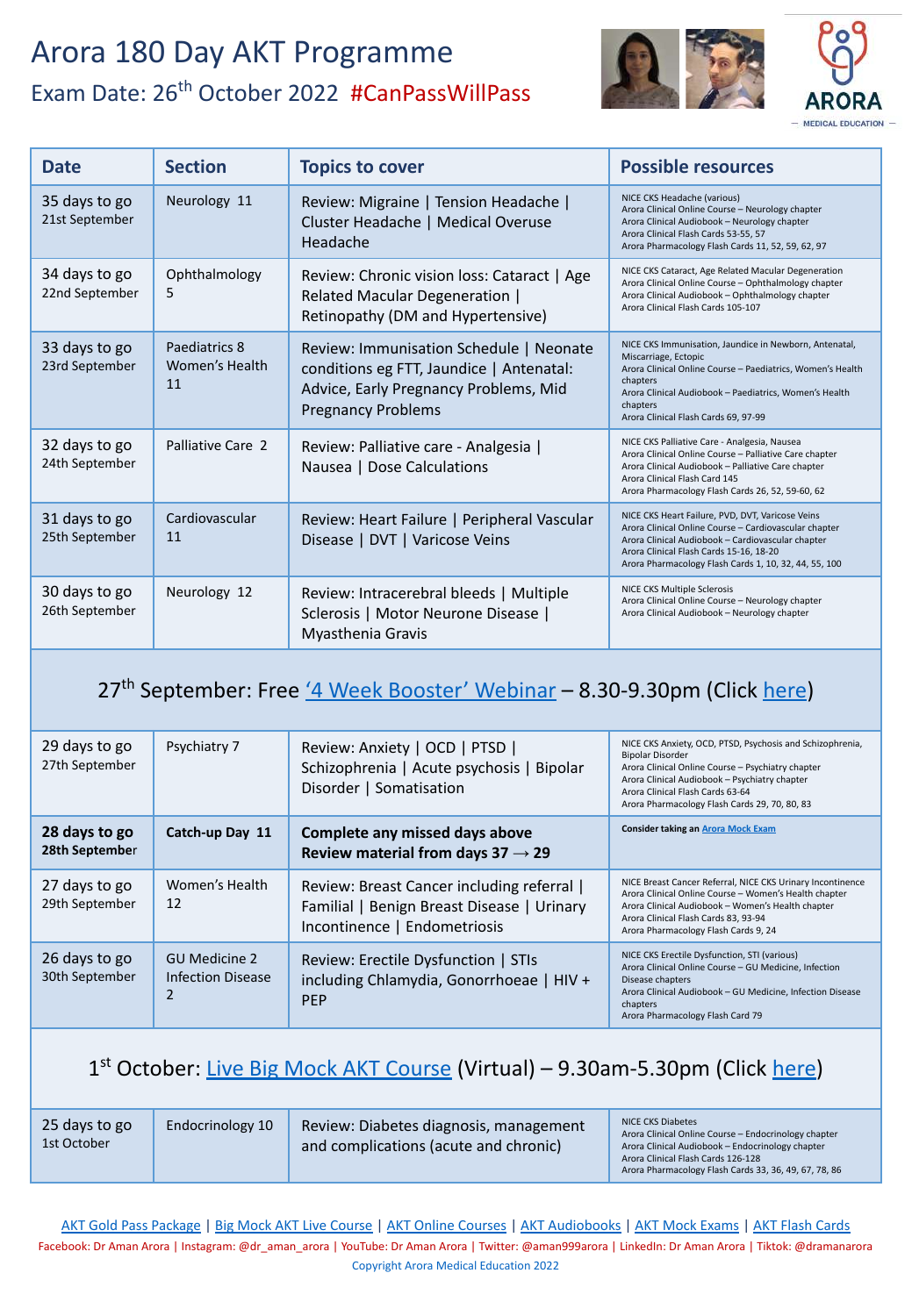

- MEDICAL EDUCATION -

| <b>Date</b>                   | <b>Section</b>                           | <b>Topics to cover</b>                                                                                                                                                                                                                                                                              | <b>Possible resources</b>                                                                                                                                                                                                                                              |
|-------------------------------|------------------------------------------|-----------------------------------------------------------------------------------------------------------------------------------------------------------------------------------------------------------------------------------------------------------------------------------------------------|------------------------------------------------------------------------------------------------------------------------------------------------------------------------------------------------------------------------------------------------------------------------|
| 24 days to go<br>2nd October  | <b>MSK 11</b>                            | Review: Elbow eg Tennis/Golfers/Bursa  <br>Wrist eg Carpal Tunnel Syndrome, De<br>Quervain's   Knees eg Osgood-Schlatter's<br>Disease, Chondromalacia Patella,<br>Osteochondritis Dissecans, OA,<br>Replacement, Injury   Foot eg Plantar<br>fasciitis, Injury, Achilles, Mortons, Diabetic<br>Foot | NICE CKS Knee pain, OSD, OA, Plantar fasciitis, Achilles,<br>Tennis Elbow, CTS<br>Arora Clinical Online Course - MSK chapter<br>Arora Clinical Audiobook - MSK chapter<br>Arora Clinical Flash Cards 110-114<br>Arora Pharmacology Flash Cards 59-60, 62               |
| 23 days to go<br>3rd October  | Renal 5<br><b>Infection Disease</b><br>3 | Review: UTI (adult and kids)  <br>Glomerulonephritis   Renal Stones  <br>Malaria   Yellow Fever                                                                                                                                                                                                     | NICE CKS UTI (men, women, children), Renal Stones,<br>Malaria<br>Arora Clinical Online Course - Renal, ID chapters<br>Arora Clinical Audiobook - Renal, ID chapters<br>Arora Pharmacology Flash Cards 8, 20, 96                                                        |
| 22 days to go<br>4th October  | Gastroenterology<br>11                   | Review: Irritable Bowel Syndrome  <br>Coeliac Disease   Hernia   Appendix  <br>Abdominal Surgery   Enteral feeding                                                                                                                                                                                  | NICE CKS Irritable Bowel Syndrome, Coeliac Disease,<br>Appendicitis<br>Arora Clinical Online Course - Gastroenterology chapter<br>Arora Clinical Audiobook - Gastroenterology chapter<br>Arora Clinical Flash Cards 36-37<br>Arora Pharmacology Flash Cards 16, 42, 45 |
| 21 days to go<br>5th October  | Neurology 13                             | Review: Stroke   TIA   Neuro assessment -<br>CN   UML/LMN   Dermatomes  <br>Myotomes   Gait                                                                                                                                                                                                         | NICE CKS Stroke and TIA<br>Arora Clinical Online Course - Neurology chapter<br>Arora Clinical Audiobook - Neurology chapter<br>Arora Clinical Flash Cards 47-50<br>Arora Pharmacology Flash Cards 11, 22, 31                                                           |
| 20 days to go<br>6th October  | Paediatrics 9                            | Review: Paediatrics development (all 4<br>areas)   Enuresis   Child safeguarding                                                                                                                                                                                                                    | NICE CKS Child Maltreatment<br>Arora Clinical Online Course - Paediatrics chapter<br>Arora Clinical Audiobook - Paediatrics chapter<br>Arora Clinical Flash Cards 70-73, 82<br>Arora Pharmacology Flash Card 27                                                        |
| 19 days to go<br>7th October  | Cardiovascular<br>12                     | Review: Pericarditis   Myocarditis  <br>Endocarditis   Valvular Heart Disease  <br>Murmurs   Bradycardia                                                                                                                                                                                            | Arora Clinical Online Course - Cardiovascular chapter<br>Arora Clinical Audiobook - Cardiovascular chapter<br>Arora Clinical Flash Card 17                                                                                                                             |
| 18 days to go<br>8th October  | Respiratory 12                           | Review: Pleural Effusion   Bronchiectasis  <br>Pulmonary Fibrosis   Clubbing   Lung<br>Cancer including referral                                                                                                                                                                                    | NICE CKS Bronchiectasis, NICE Lung Cancer<br>Arora Clinical Online Course - Respiratory chapter<br>Arora Clinical Audiobook - Respiratory chapter<br>Arora Clinical Flash Cards 33, 149                                                                                |
| 17 days to go<br>9th October  | Catch-up Day 12                          | Complete any missed days above<br>Review material from days $27 \rightarrow 18$                                                                                                                                                                                                                     | <b>Consider taking an Arora Mock Exam</b>                                                                                                                                                                                                                              |
| 16 days to go<br>10th October | Admin 11                                 | Review: Birth registration   Death<br>registration   Mental health act   Social<br>care   Sight impairment                                                                                                                                                                                          | Arora Admin Online Course - Chapter 2<br>Arora Admin Audiobook - Chapter 2                                                                                                                                                                                             |
| 15 days to go<br>11th October | Women's Health<br>13                     | Review: Cervical Cancer and screening  <br>Ovarian Cancer   Endometrial Cancer  <br>Gynaecology 2 week referral                                                                                                                                                                                     | NICE CKS Cervical Screening, NICE Gynaecology Suspected<br>Cancer referral<br>Arora Clinical Online Course - Women's Health chapter<br>Arora Clinical Audiobook - Women's Health chapter<br>Arora Clinical Flash Card 92                                               |
| 14 days to go<br>12th October | Gastroenterology<br>12                   | Review: Dyspepsia   H Pylori   Peptic<br>Ulcers   GORD   Upper GI cancer including<br>referral                                                                                                                                                                                                      | NICE CKS Dyspepsia (various), NICE Upper GI Cancer referral<br>Arora Clinical Online Course - Gastroenterology chapter<br>Arora Clinical Audiobook - Gastroenterology chapter<br>Arora Clinical Flash Cards 38-41                                                      |
| 13 days to go<br>13th October | Admin 12                                 | Review: Controlled Drugs   NHS eligibility  <br>NHS Funding   Contracts   Complaints                                                                                                                                                                                                                | Arora Admin Online Course - Chapters 3, 4, 5<br>Arora Admin Audiobook - Chapters 3, 4, 5                                                                                                                                                                               |
| 12 days to go<br>14th October | Gastroenterology<br>13                   | Review: Gallstones   Pancreas   Jaundice  <br>Liver Cirrhosis   LFTs   Hepatitis A, B, C                                                                                                                                                                                                            | NICE CKS Gallstones, Jaundice, Cirrhosis, NAFLD, Hepatitis<br>Arora Clinical Online Course - Gastroenterology chapter<br>Arora Clinical Audiobook - Gastroenterology chapter<br>Arora Clinical Flash Cards 45-46                                                       |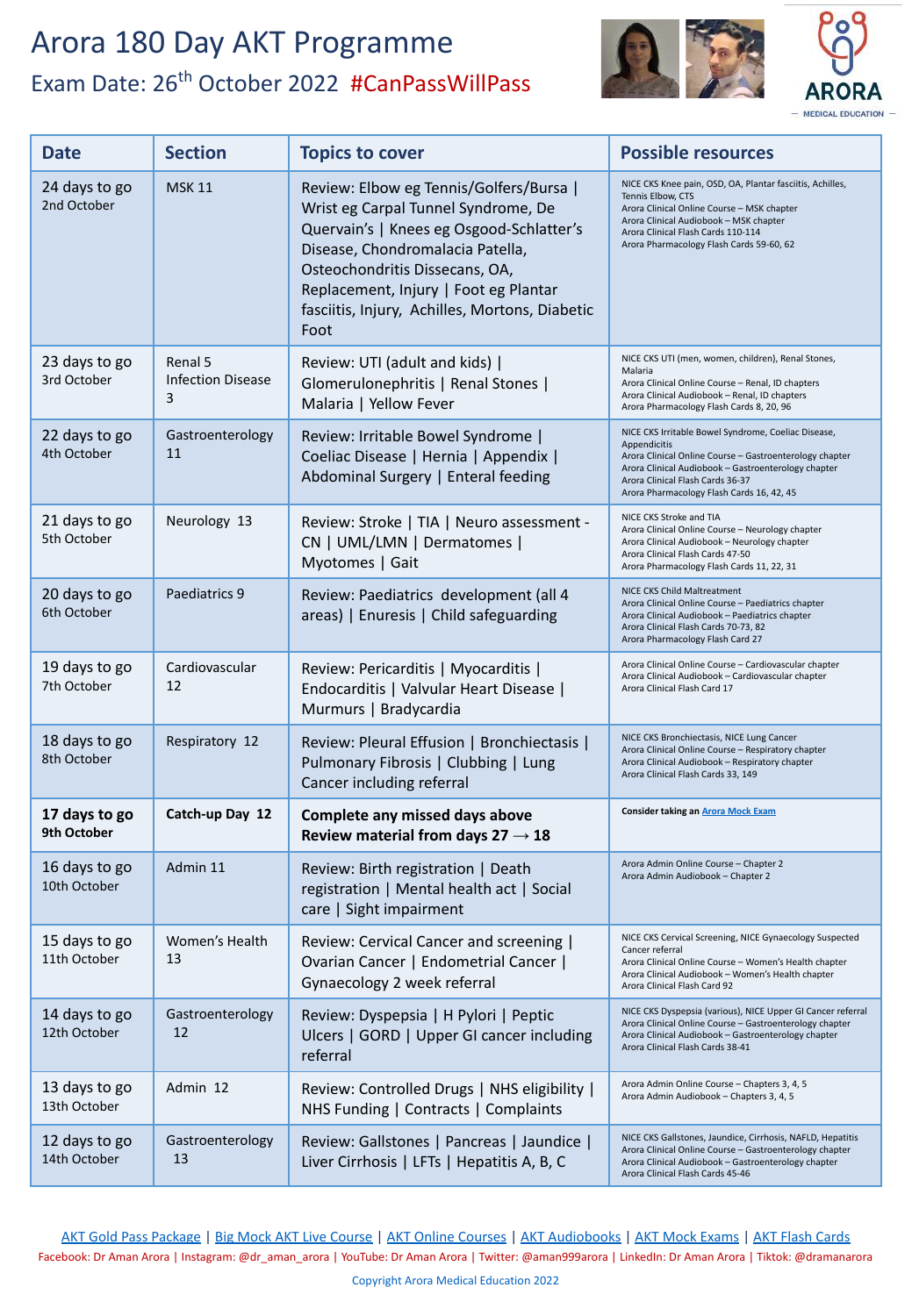

| <b>Date</b>                   | <b>Section</b>       | <b>Topics to cover</b>                                                                                                                             | <b>Possible resources</b>                                                                                                                                                                                                                                   |
|-------------------------------|----------------------|----------------------------------------------------------------------------------------------------------------------------------------------------|-------------------------------------------------------------------------------------------------------------------------------------------------------------------------------------------------------------------------------------------------------------|
| 11 days to go<br>15th October | Admin 13             | Review: Disease notification   GMC Good<br><b>Medical Practice</b>                                                                                 | <b>GMC Website</b><br>Good Medical Practice Booklet                                                                                                                                                                                                         |
| 10 days to go<br>16th October | Women's Health<br>14 | Review: Menopause including HRT  <br>Fibroids   PCOS                                                                                               | NICE CKS Menopause, PCOS<br>Arora Clinical Online Course - Women's Health chapter<br>Arora Clinical Audiobook - Women's Health chapter<br>Arora Clinical Flash Cards 85-87<br>Arora Pharmacology Flash Card 37                                              |
| 9 days to go<br>17th October  | Men's Health 5       | Review: BPH   Testicles:<br>Epididymo-orchitis   Torsion   Testicular<br>Cancer/referral                                                           | NICE CKS LUTS, Undescended testicles, NICE Testicular<br>Cancer referral<br>Arora Clinical Online Course - Men's Health chapter<br>Arora Clinical Audiobook - Men's Health chapter<br>Arora Clinical Flash Card 100<br>Arora Pharmacology Flash Cards 4, 34 |
| 8 days to go<br>18th October  | Statistics 9         | Review: Standard Deviation   Confidence<br>interval   Parametric/non-P   P value  <br>Types of study   Odds   Risk   Error   Bias<br>  Confounding | Arora Statistics Online Course - Chapters 1, 2, 3, 5, 6<br>Arora Statistics Audiobook - Chapters 1, 2, 4, 5, 6                                                                                                                                              |
| 7 days to go<br>19th October  | <b>Mocks Day</b>     | Final preps - High value topics                                                                                                                    | <b>Arora Mocks</b>                                                                                                                                                                                                                                          |
| 6 days to go<br>20th October  | <b>Mocks Day</b>     | Final preps - High value topics                                                                                                                    | <b>Arora Mocks</b>                                                                                                                                                                                                                                          |
| 5 days to go<br>21st October  | <b>Mocks Day</b>     | Final preps - High value topics                                                                                                                    | <b>Arora Mocks</b>                                                                                                                                                                                                                                          |
| 4 days to go<br>22nd October  | <b>Mocks Day</b>     | <b>Final preps</b>                                                                                                                                 | <b>Arora Mocks</b>                                                                                                                                                                                                                                          |
| 3 days to go<br>23rd October  | <b>Mocks Day</b>     | <b>Final preps</b>                                                                                                                                 | <b>Arora Mocks</b>                                                                                                                                                                                                                                          |
| 2 days to go<br>24th October  | <b>Mocks Day</b>     | <b>Final preps</b>                                                                                                                                 | <b>Arora Mocks</b>                                                                                                                                                                                                                                          |
| 1 day to go<br>25th October   | <b>Mocks Day</b>     | <b>Final preps</b>                                                                                                                                 | <b>Arora Mocks</b>                                                                                                                                                                                                                                          |

26th October - Exam Day

#### MY TIME TO SHINE

#CanPassWillPass

[AKT Gold Pass Package](https://aroramedicaleducation.co.uk/akt-gold-pass-package/) | [Big Mock AKT Live Course](https://aroramedicaleducation.co.uk/live-big-mock-akt-course/) | [AKT Online Courses](https://aroramedicaleducation.co.uk/mrcgp-akt-online-courses/) | [AKT Audiobooks](https://aroramedicaleducation.co.uk/audiobook/akt-audiobooks/) | [AKT Mock Exams](https://aroramedicaleducation.co.uk/mock-exam/akt-mock-exams/) | [AKT Flash Cards](https://aroramedicaleducation.co.uk/arora-medical-flash-cards/)

Facebook: Dr Aman Arora | Instagram: @dr\_aman\_arora | YouTube: Dr Aman Arora | Twitter: @aman999arora | LinkedIn: Dr Aman Arora | Tiktok: @dramanarora